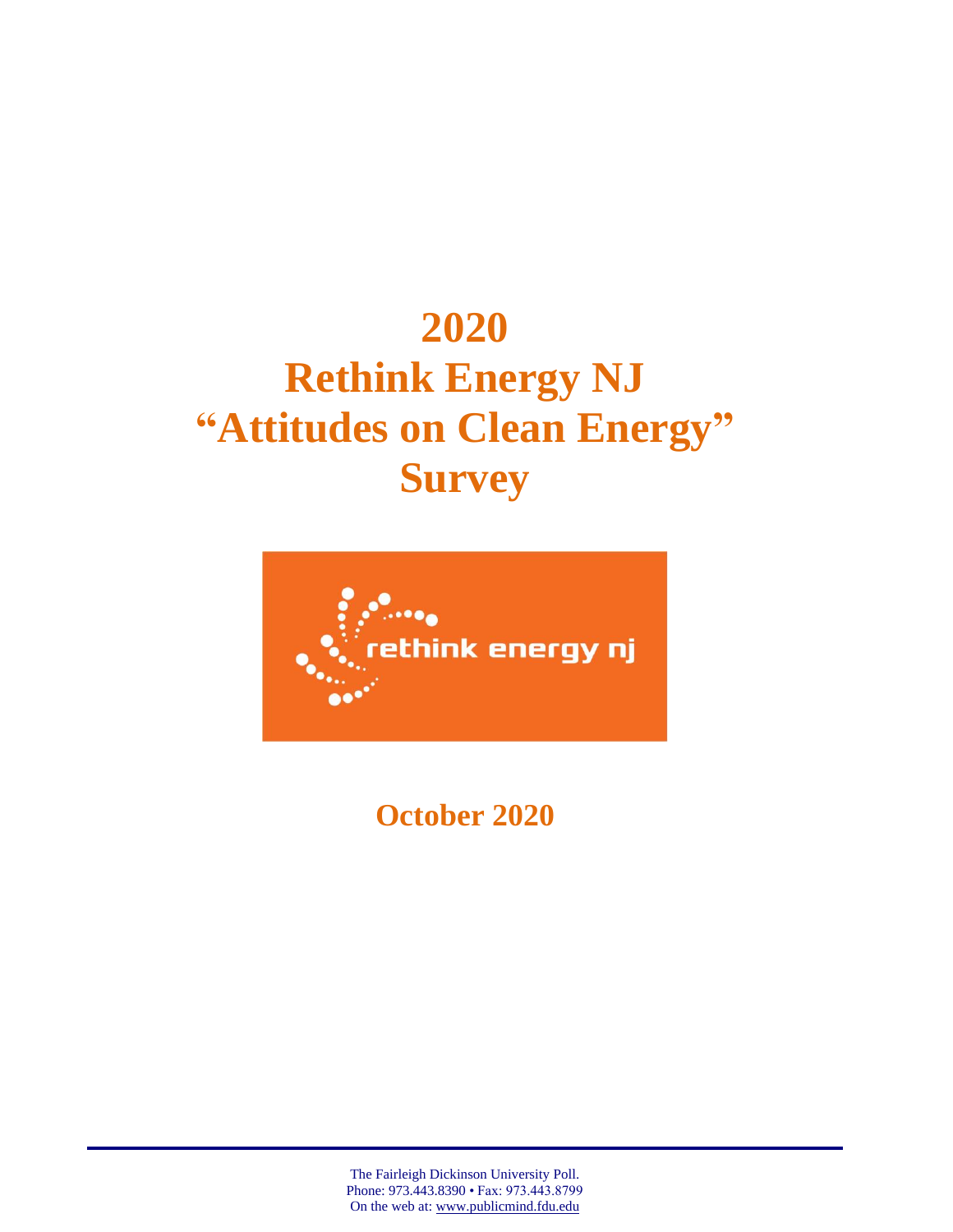### **Table of Contents**

#### III. DETAILED RESEARCH RESULTS - SAMPLE CHARACTERISTICS ......35

|--|--|

|--|

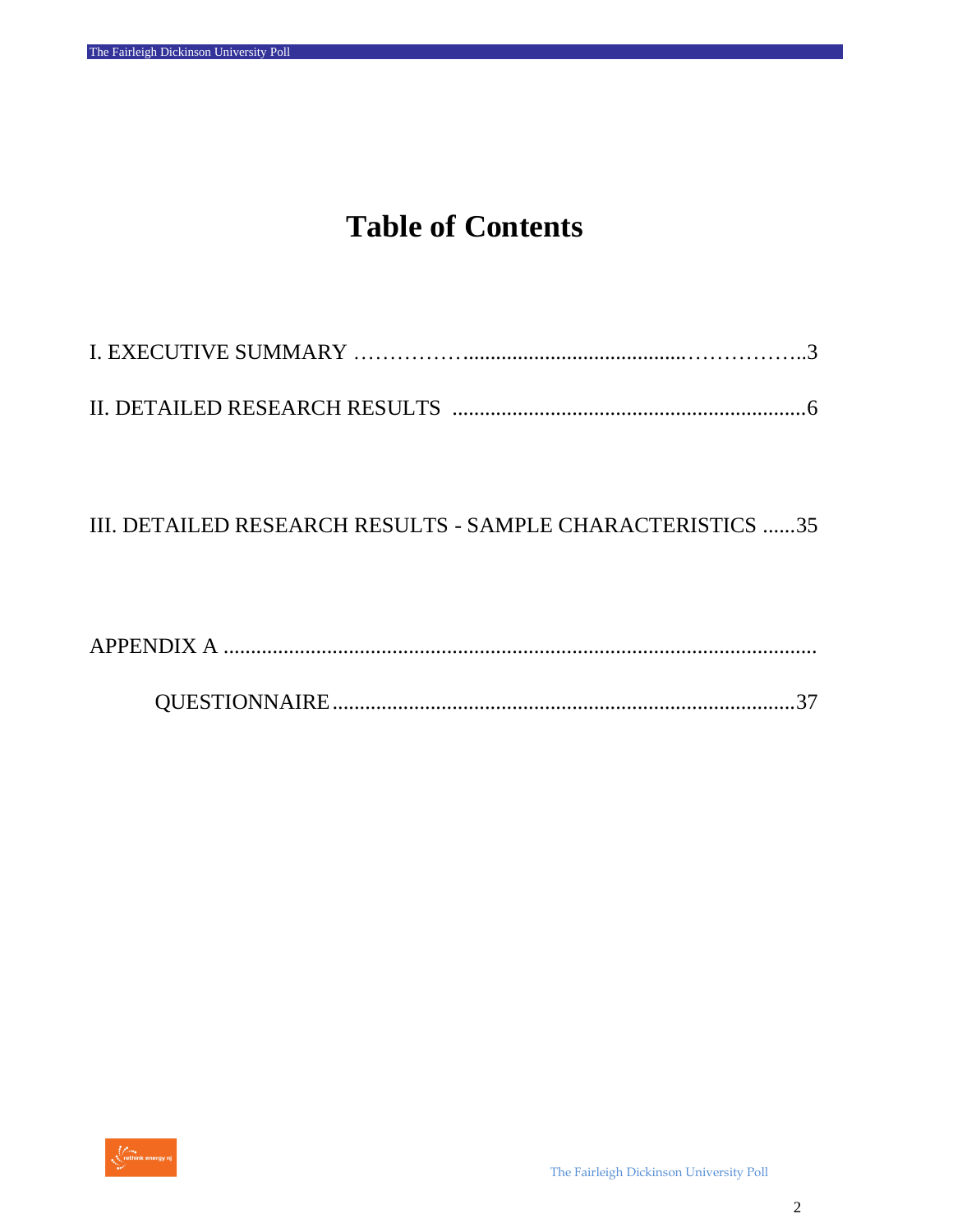#### **I. Executive Summary**

#### **About this study**

The Fairleigh Dickinson University Poll (FDU) conducted a telephone survey of randomly selected registered voters in New Jersey on behalf of the New Jersey Conservation Foundation as part of the ReThink Energy NJ campaign. The study's main objective was to measure the awareness of, and attitudes toward, various energy sources. In addition, the study measured the perceptions of natural gas pipelines proposed to run within the state.

Respondents were contacted randomly using a registered voter list. In total, 712 interviews were conducted with adult registered voters in New Jersey. Random digit dialing was used and 30 percent of the interviews were conducted on landlines and 70 percent were conducted on cell phones. Once all surveys were completed, the data were weighted to be representative of New Jersey registered voters. The weighting balanced sample demographics to target population parameters. The sample is balanced to match parameters for sex, age, education, region, race/ethnicity, phone use and number of adults in household.

The margin of error for the total sample is  $\pm 4.6$  percentage points at a 95 percent confidence interval. This means that in 95 out every 100 samples using the same methodology, estimated proportions based on the entire sample will be no more than 4.6 percentage points away from their true values in the population.

All surveys were completed between October  $1<sup>st</sup>$  and October  $10<sup>nd</sup>$ , 2020 and averaged approximately 11 minutes in length. The results are summarized below.

In general, registered voters in this study are very supportive of renewable energy initiatives, and support the state moving toward 100 percent energy from clean sources by 2050. As a general statement, across the issues, women, as well as self-identified Democrats are more supportive than their respective cohorts, although support for renewable energy was strong among all demographic groups. These demographic differences are consistent with the general trend in public opinion on environmental issues.

Overall, more believe solar (47%) is the most important energy source to New Jersey's future, statistically unchanged from 45% last year. This belief was held across a host of demographic categories. Natural gas was the second most frequently cited source at 21 percent.

Overall, 9 in 10 (87%) believe investing in renewable energy sources is very or somewhat important to the overall health of New Jersey, unchanged from 87 percent last year.

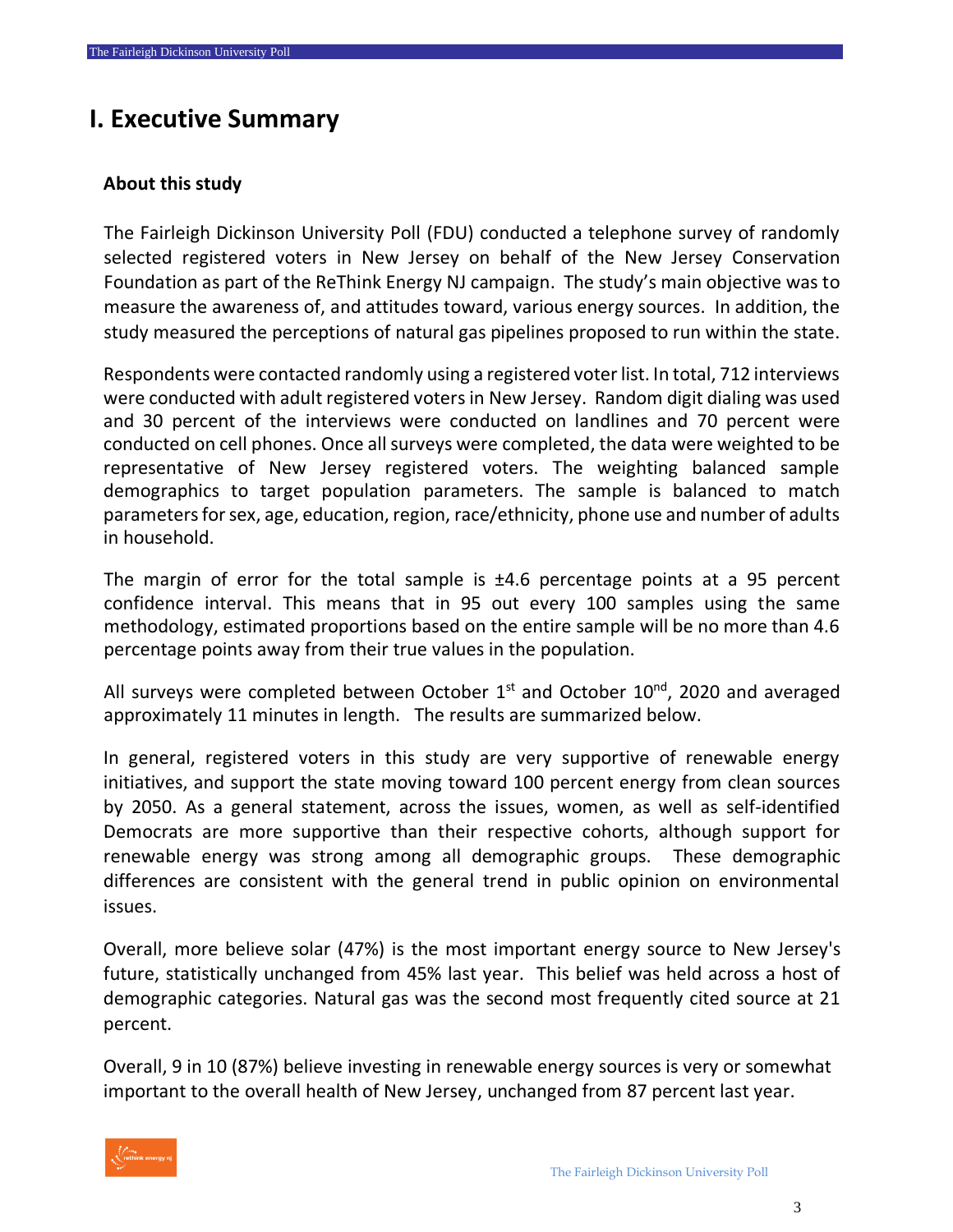To help recover from economic damage caused by COVID-19, 62 percent prefer that New Jersey create new jobs through renewable energy sources rather than pipelines (30%).

Voters understand that solar (79%) and wind (76%) are clean, virtually unchanged from 82 percent and 77 percent in the previous study. However, fewer registered voters consider natural gas (37%) or nuclear energy (19%) to be clean energy sources. Nuclear energy has dropped from 26 percent in the last study. Fewer than 1 in 10 believe oil (8%) or coal (8%) are clean.

About half (50%) say a candidate's support for moving to renewable energy would make them more likely to vote for that candidate, unchanged from 2019. Democrats (68%) are more likely than either Republicans (25%) or Independents (42%) to be more likely to vote for a candidate on the basis of their energy policy positions. Overall, a third (34%) say it would have no impact on how they voted.

To meet the state's growing energy needs, most (81%) believe the state should invest more in developing clean energy sources such as wind and solar rather than fossil fuels and pipelines (19%). Both are unchanged from the last study.

Overall, 9 in 10 (92%) now favor New Jersey's goal of achieving 100% energy dependence on renewable sources by 2050, while only 8 percent oppose it. Support has grown considerably since 2019, when 79 percent favored the goal and 16 percent opposed it.

Half (49%) believe the state is moving too slowly to reduce emissions that cause global warming, while 27 percent believe the pace is just right.

Three in five (60%) disagree with the federal government's move toward greater development of oil and gas energy, with 36 percent in agreement. Attitudes on this issue are virtually unchanged from 2019.

Three in four(77%) are very or somewhat concerned with climate change, unchanged from 74 percent in 2019.

Four in five (77%) favor the development wind energy off the coast of New Jersey, unchanged from 80 percent last year.

A majority (70%) expressed some concern with proposed pipelines. However, when asked about specific potential risks linked to pipeline development in the state, numbers increase. Respondents report being "very" or "somewhat concerned" in numbers that are on par with what was observed in 2019.

| The seizure of private property for private companies      | 86% |
|------------------------------------------------------------|-----|
| The impact to natural areas and wildlife habitats          | 85% |
| Greenhouse gas emissions that contribute to climate change | 81% |

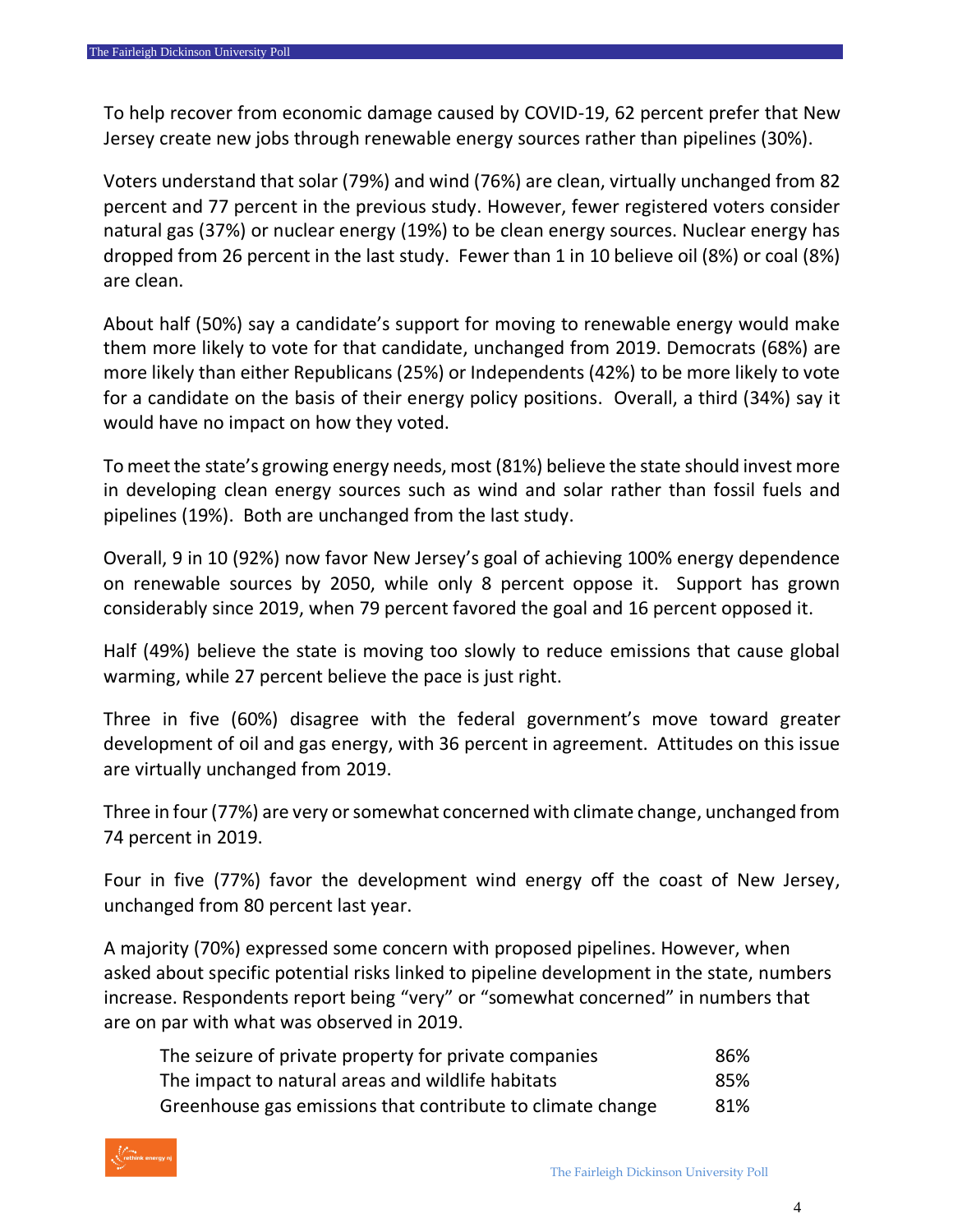| The safety risks associated with ruptures, leaks, or explosions | 81%  |
|-----------------------------------------------------------------|------|
| The use of taxpayers preserved open spaces                      | -80% |
| The risks to air and water quality                              | 79%  |

A strong majority (76%) believe it is better to develop solar energy on marginal land while avoiding putting solar fields on farmland or forests.

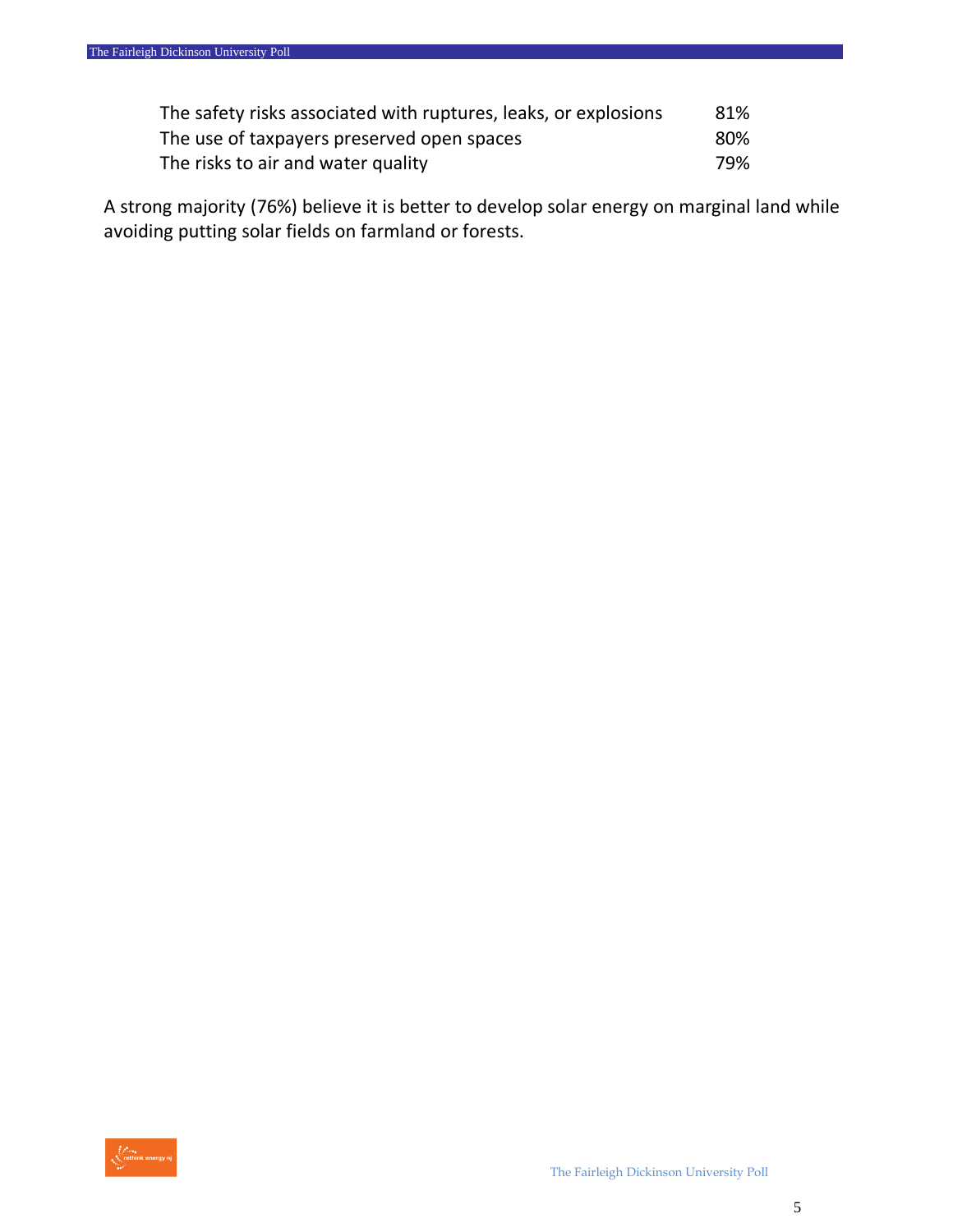#### **II. Detailed Results –**

#### *Q1. Which source do you think is most important to New Jersey's energy future?*

A plurality (47%) say solar is the most important source of New Jersey's energy future. This holds true across virtually all measured demographics. Republicans are the exception and view natural gas (32%) as the most important. Those from the coast (27%) are more likely than those from the south (15%) to say natural gas. Overall, natural gas (21%) ranks second, while wind (11%) is the third most cited source. More men (10%) than women (2%) selected nuclear as most important.



#### **Chart 1**

|                |                  |                  | <b>Region</b>     |                 |       |       | Age   |       |       |  |
|----------------|------------------|------------------|-------------------|-----------------|-------|-------|-------|-------|-------|--|
|                | <b>Northwest</b> | <b>Northeast</b> | <b>Urban Core</b> | <b>PennEast</b> | South | Coast | 18-34 | 35-54 | $55+$ |  |
| $N=$           | 90               | 116              | 228               | 25              | 120   | 133   | 171   | 251   | 289   |  |
| Solar          | 47%              | 41%              | 49%               | 53%             | 50%   | 44%   | 50%   | 50%   | 42%   |  |
| Natural gas    | 24%              | 25%              | 18%               | 15%             | 15%   | 27%   | 17%   | 20%   | 25%   |  |
| Wind           | 6%               | 16%              | 13%               | 10%             | 9%    | 8%    | 7%    | 13%   | 11%   |  |
| <b>Nuclear</b> | 7%               | 8%               | 3%                | 11%             | 4%    | 9%    | 10%   | 6%    | 4%    |  |
| Oil            | 9%               | 3%               | 4%                | 12%             | 8%    | 6%    | 8%    | 4%    | 5%    |  |
| Coal           | 2%               | 2%               | 1%                | 0%              | 2%    | 3%    | 2%    | 0%    | 3%    |  |
| <b>Unsure</b>  | 4%               | 4%               | 10%               | 0%              | 10%   | 3%    | 6%    | 5%    | 9%    |  |

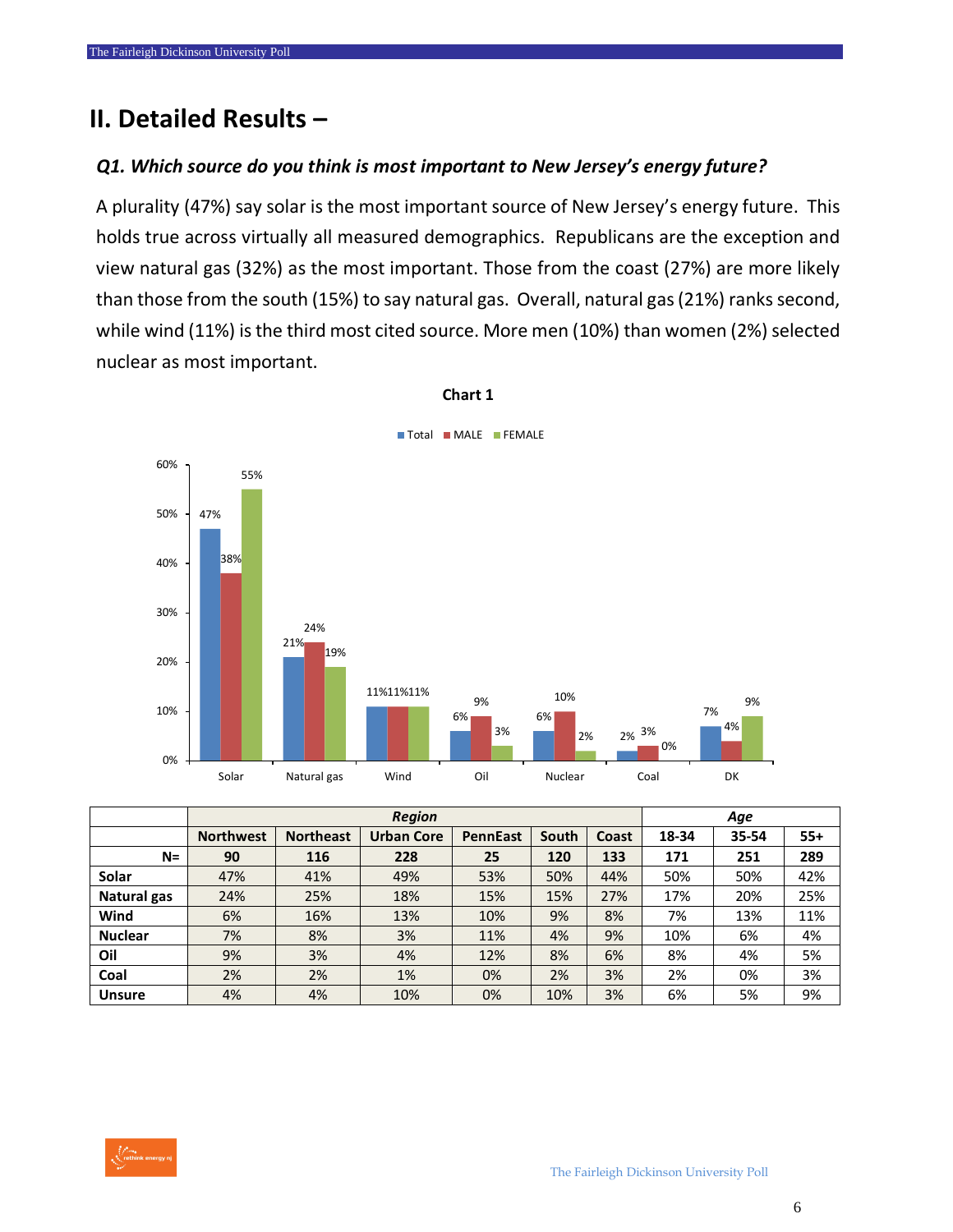|                |     | <b>Party ID</b> |     |
|----------------|-----|-----------------|-----|
|                | Dem | Ind             | Rep |
| $N =$          | 371 | 119             | 209 |
| Solar          | 57% | 41%             | 29% |
| Natural gas    | 15% | 22%             | 32% |
| Wind           | 11% | 16%             | 7%  |
| <b>Nuclear</b> | 4%  | 6%              | 9%  |
| Oil            | 3%  | 5%              | 10% |
| Coal           | 1%  | 1%              | 4%  |
| <b>Unsure</b>  | 7%  | 6%              | 7%  |

**<sup>1</sup>Northwest**: Morris, Somerset, Sussex, and Warren Counties

**Northeast**: Bergen and Passaic Counties

**Urban Core**: Essex, Hudson, Middlesex, and Union Counties

**PennEast**: Hunterdon, and Mercer Counties

**South**: Burlington, Camden, Cumberland, Gloucester, and Salem Counties

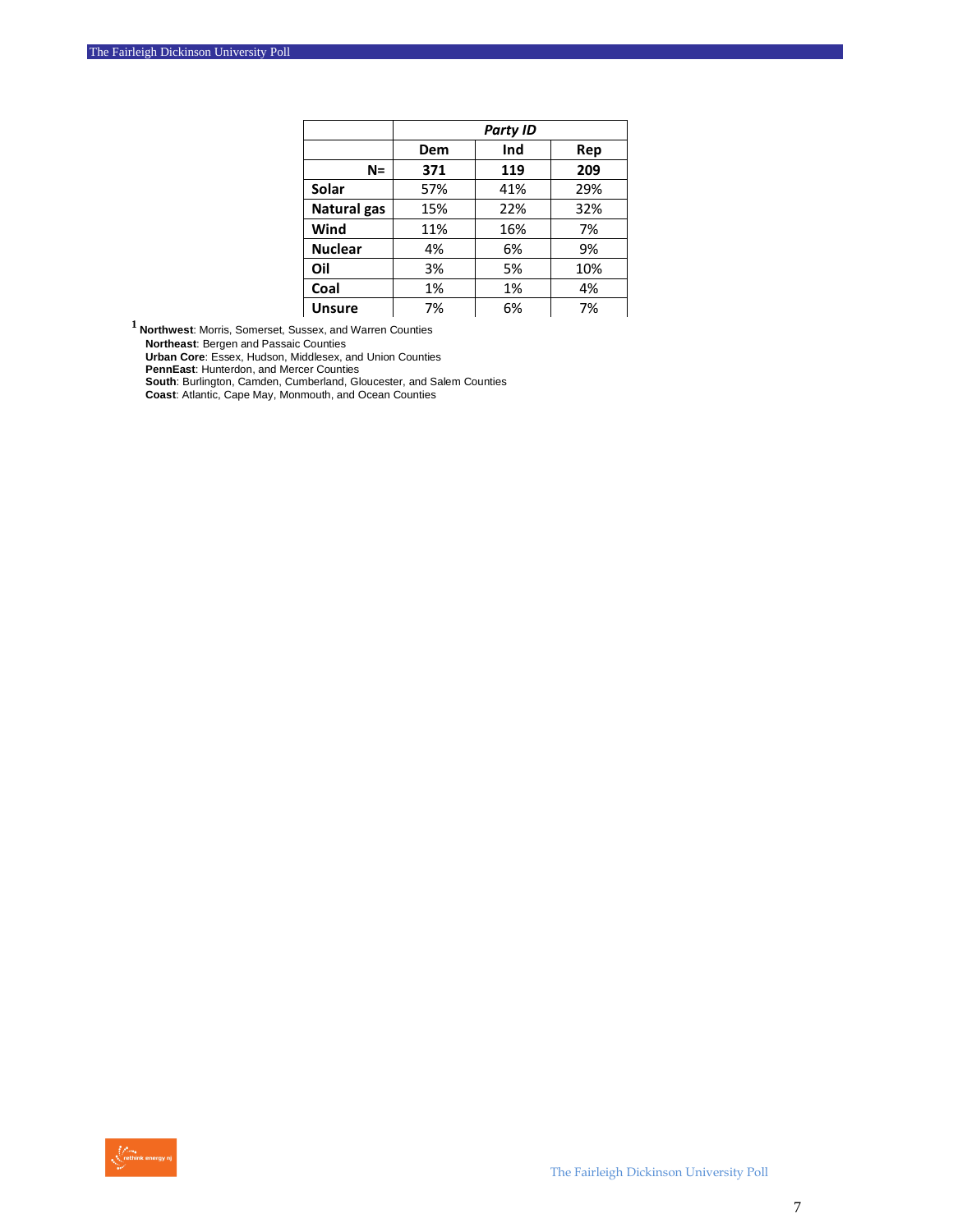#### *Q2. Which of the following do you believe are considered clean energy sources?*

The majority believe solar (79%) and wind (76%) are clean energy sources. About 2 in 5 (37%) identify natural gas with 19 percent who regard nuclear as a clean energy source. Fewer say oil (7%) or coal (8%) is clean.



#### **Chart 2**

|                |                  |                  | Region <sup>1</sup> |                 |       |       | Age   |       |       |  |
|----------------|------------------|------------------|---------------------|-----------------|-------|-------|-------|-------|-------|--|
|                | <b>Northwest</b> | <b>Northeast</b> | <b>Urban Core</b>   | <b>PennEast</b> | South | Coast | 18-34 | 35-54 | $55+$ |  |
| $N=$           | 90               | 116              | 228                 | 25              | 120   | 133   | 171   | 251   | 289   |  |
| Solar          | 81%              | 72%              | 79%                 | 79%             | 82%   | 82%   | 77%   | 81%   | 79%   |  |
| Wind           | 81%              | 72%              | 76%                 | 64%             | 78%   | 75%   | 71%   | 76%   | 78%   |  |
| Natural gas    | 44%              | 37%              | 34%                 | 38%             | 38%   | 35%   | 29%   | 33%   | 44%   |  |
| <b>Nuclear</b> | 9%               | 5%               | 10%                 | 3%              | 6%    | 11%   | 10%   | 5%    | 10%   |  |
| Oil            | 23%              | 25%              | 14%                 | 12%             | 14%   | 23%   | 17%   | 21%   | 18%   |  |
| Coal           | 5%               | 11%              | 6%                  | 4%              | 4%    | 14%   | 7%    | 8%    | 8%    |  |

|                |     | <b>Party ID</b> |     |
|----------------|-----|-----------------|-----|
|                | Dem | Ind             | Rep |
| $N =$          | 371 | 119             | 209 |
| Solar          | 84% | 78%             | 71% |
| Wind           | 81% | 70%             | 69% |
| Natural gas    | 32% | 29%             | 51% |
| <b>Nuclear</b> | 8%  | 2%              | 13% |
| Oil            | 16% | 15%             | 26% |
| Coal           | 4%  | 5%              | 16% |

**<sup>1</sup>Northwest**: Morris, Somerset, Sussex, and Warren Counties

**Northeast**: Bergen and Passaic Counties

**Urban Core**: Essex, Hudson, Middlesex, and Union Counties

**PennEast**: Hunterdon, and Mercer Counties

**South**: Burlington, Camden, Cumberland, Gloucester, and Salem Counties

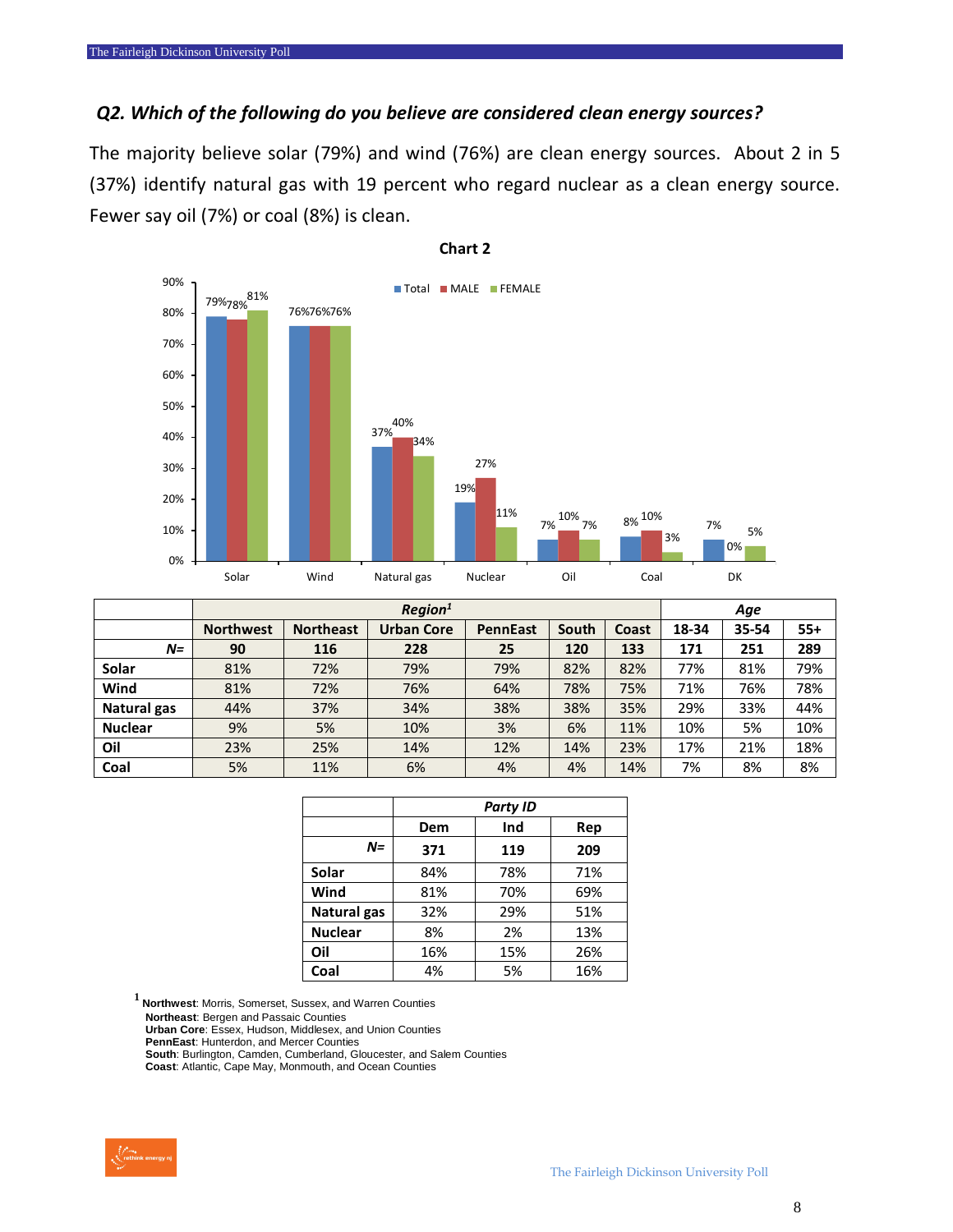#### *Q3. How important, if at all, do you believe investing in renewable energy sources, like wind and solar, is to the overall health of the state of New Jersey?*

Overall, 87 percent believe investing in renewable energy is very or somewhat important. Importance is higher among younger voters (94%) than older voters. Ninety-seven percent of those living in PennEast believe it is very or somewhat important, while more Democrats (95%) than Republicans (71%) believe it to be important.



**Chart 3**

|                      |                  | Region <sup>1</sup> |                   |                 |       |       |       |       |       |
|----------------------|------------------|---------------------|-------------------|-----------------|-------|-------|-------|-------|-------|
|                      | <b>Northwest</b> | <b>Northeast</b>    | <b>Urban Core</b> | <b>PennEast</b> | South | Coast | 18-34 | 35-54 | $55+$ |
| N=                   | 90               | 116                 | 228               | 25              | 120   | 133   | 171   | 251   | 289   |
| Very important       | 63%              | 62%                 | 67%               | 75%             | 63%   | 61%   | 73%   | 60%   | 63%   |
| Somewhat important   | 15%              | 27%                 | 22%               | 23%             | 27%   | 21%   | 21%   | 27%   | 20%   |
| Not very important   | 11%              | 5%                  | 5%                | 0%              | 5%    | 9%    | 4%    | 8%    | 7%    |
| Not at all important | 9%               | 5%                  | 3%                | 3%              | 4%    | 7%    | 2%    | 4%    | 8%    |

|                      |     | <b>Party ID</b> |     |
|----------------------|-----|-----------------|-----|
|                      | Dem | Ind             | Rep |
| N=                   | 371 | 119             | 209 |
| Very important       | 77% | 65%             | 41% |
| Somewhat important   | 18% | 26%             | 30% |
| Not very important   | 2%  | 1%              | 17% |
| Not at all important | 1%  | 7%              | 12% |

**<sup>1</sup>Northwest**: Morris, Somerset, Sussex, and Warren Counties **Northeast**: Bergen and Passaic Counties

**Urban Core**: Essex, Hudson, Middlesex, and Union Counties

**PennEast**: Hunterdon, and Mercer Counties

**South**: Burlington, Camden, Cumberland, Gloucester, and Salem Counties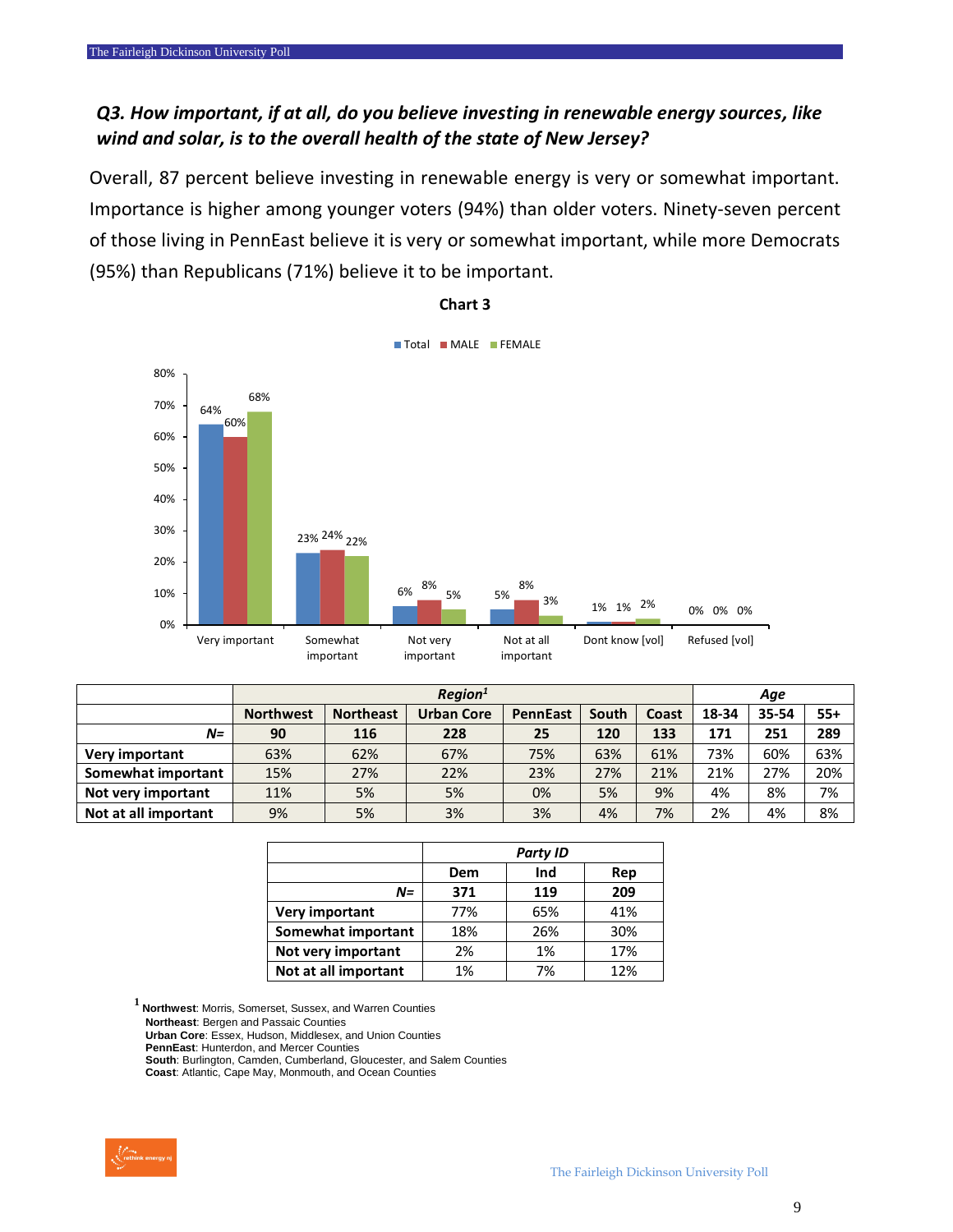#### *Q4. In order to meet New Jersey's energy needs, do you believe the state should invest more in renewable energy sources, like wind and solar, or more in fossil fuels, like oil and natural gas, through the construction of additional pipelines?*

Three-quarters (75%) believe the state should invest more in renewable energy sources than in fossil fuels. While differences are seen across most measured demographics, in all cases renewable energy is the favored choice.

![](_page_9_Figure_3.jpeg)

#### **Chart 4**

|                     |                  | Region <sup>1</sup>                                                        |     |     |     |       |       | Age   |     |
|---------------------|------------------|----------------------------------------------------------------------------|-----|-----|-----|-------|-------|-------|-----|
|                     | <b>Northwest</b> | <b>Urban Core</b><br><b>Northeast</b><br>South<br><b>PennEast</b><br>Coast |     |     |     | 18-34 | 35-54 | $55+$ |     |
| N=                  | 90               | 116                                                                        | 228 | 25  | 120 | 133   | 171   | 251   | 289 |
| Renewable sources   | 58%              | 78%                                                                        | 82% | 81% | 83% | 65%   | 77%   | 77%   | 73% |
| <b>Fossil fuels</b> | 25%              | 15%                                                                        | 11% | 19% | 12% | 26%   | 16%   | 16%   | 18% |
| <b>Unsure</b>       | 17%              | 4%                                                                         | 6%  | 0%  | 5%  | 8%    | 5%    | 7%    | 8%  |

|                     | <b>Party ID</b> |     |     |  |  |  |  |
|---------------------|-----------------|-----|-----|--|--|--|--|
|                     | Dem             | Ind | Rep |  |  |  |  |
| N=                  | 371             | 119 | 209 |  |  |  |  |
| Renewable sources   | 89%             | 70% | 55% |  |  |  |  |
| <b>Fossil fuels</b> | 6%              | 16% | 34% |  |  |  |  |
| <b>Unsure</b>       | 5%              | 9%  | 10% |  |  |  |  |

**<sup>1</sup>Northwest**: Morris, Somerset, Sussex, and Warren Counties

**Northeast**: Bergen and Passaic Counties

**Urban Core**: Essex, Hudson, Middlesex, and Union Counties

**PennEast**: Hunterdon, and Mercer Counties

**South**: Burlington, Camden, Cumberland, Gloucester, and Salem Counties

![](_page_9_Picture_13.jpeg)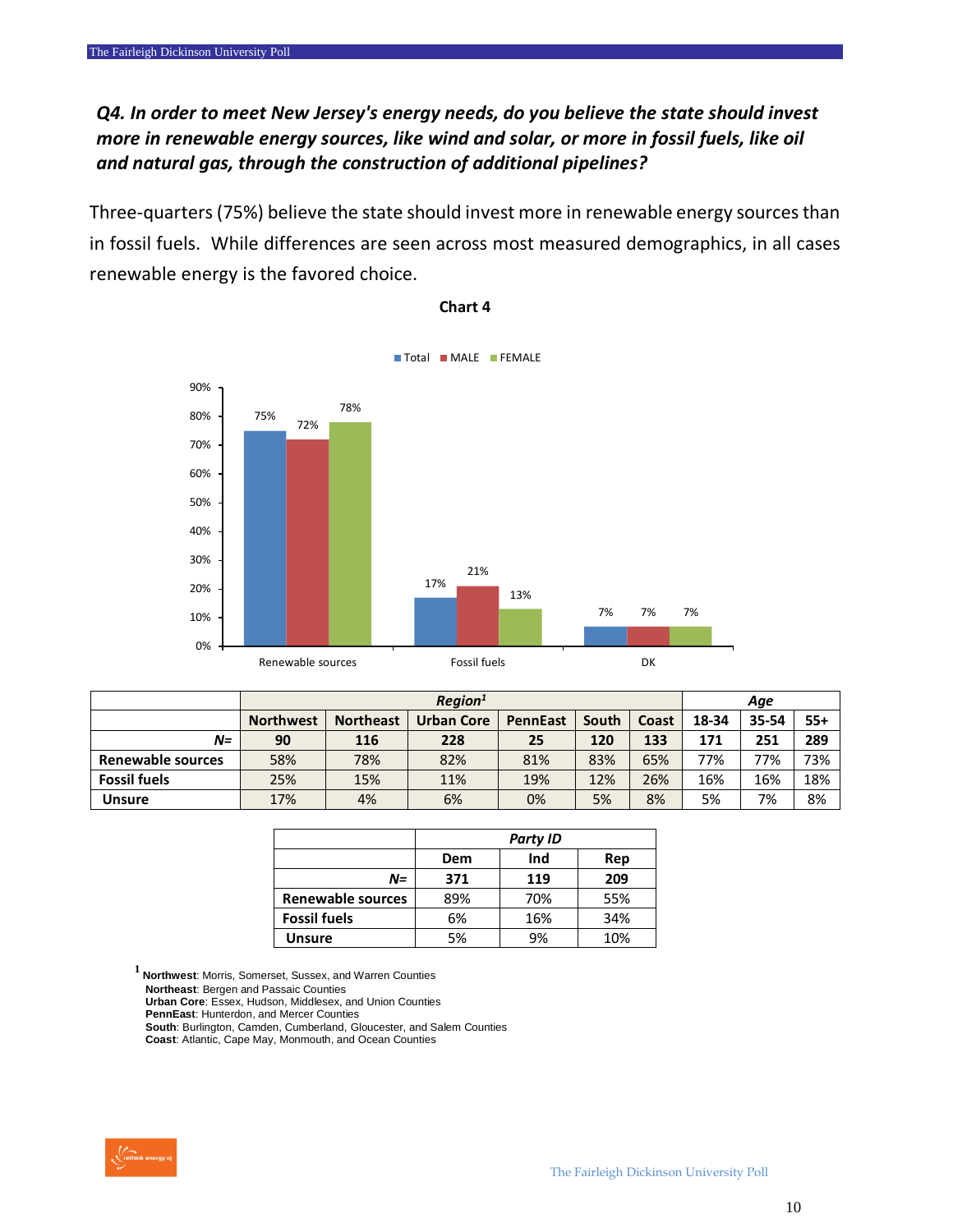#### *Q5. The federal government has recently been pushing for greater fossil fuel development, like oil and gas. Do you agree or disagree [rotate] with this energy policy?*

Overall, 60 percent disagree with the federal government's strategy for more oil and gas development. Women (64%) are more likely than men (56%) to disagree with the policy. Republicans (62%) are more likely than Democrats (22%) or Independents (35%) to agree with the policy.

![](_page_10_Figure_3.jpeg)

**Chart 5**

|                          | Region <sup>1</sup> |                  |                      |                 |       |       |       | Age   |       |  |
|--------------------------|---------------------|------------------|----------------------|-----------------|-------|-------|-------|-------|-------|--|
|                          | <b>Northwest</b>    | <b>Northeast</b> | <b>Urban</b><br>Core | <b>PennEast</b> | South | Coast | 18-34 | 35-54 | $55+$ |  |
| $N=$                     | 90                  | 116              | 228                  | 25              | 120   | 133   | 171   | 251   | 289   |  |
| <b>Strongly Agree</b>    | 22%                 | 16%              | 10%                  | 21%             | 16%   | 21%   | 16%   | 13%   | 19%   |  |
| <b>Somewhat Agree</b>    | 15%                 | 20%              | 24%                  | 14%             | 16%   | 21%   | 22%   | 16%   | 22%   |  |
| <b>Somewhat Disagree</b> | 19%                 | 22%              | 26%                  | 31%             | 20%   | 20%   | 22%   | 24%   | 22%   |  |
| <b>Strongly Disagree</b> | 42%                 | 36%              | 36%                  | 32%             | 45%   | 33%   | 37%   | 42%   | 34%   |  |
| <b>Unsure</b>            | 1%                  | 6%               | 4%                   | 0%              | 2%    | 3%    | 3%    | 4%    | 3%    |  |

|                          |     | <b>Party ID</b> |     |
|--------------------------|-----|-----------------|-----|
|                          | Dem | Ind             | Rep |
| N=                       | 371 | 119             | 209 |
| <b>Strongly Agree</b>    | 8%  | 7%              | 36% |
| <b>Somewhat Agree</b>    | 14% | 28%             | 27% |
| <b>Somewhat Disagree</b> | 24% | 25%             | 20% |
| <b>Strongly Disagree</b> | 52% | 37%             | 13% |
| <b>Unsure</b>            | 3%  | 3%              | 4%  |

**<sup>1</sup>Northwest**: Morris, Somerset, Sussex, and Warren Counties

**Northeast**: Bergen and Passaic Counties

**Urban Core**: Essex, Hudson, Middlesex, and Union Counties

**PennEast**: Hunterdon, and Mercer Counties

**South**: Burlington, Camden, Cumberland, Gloucester, and Salem Counties

![](_page_10_Picture_13.jpeg)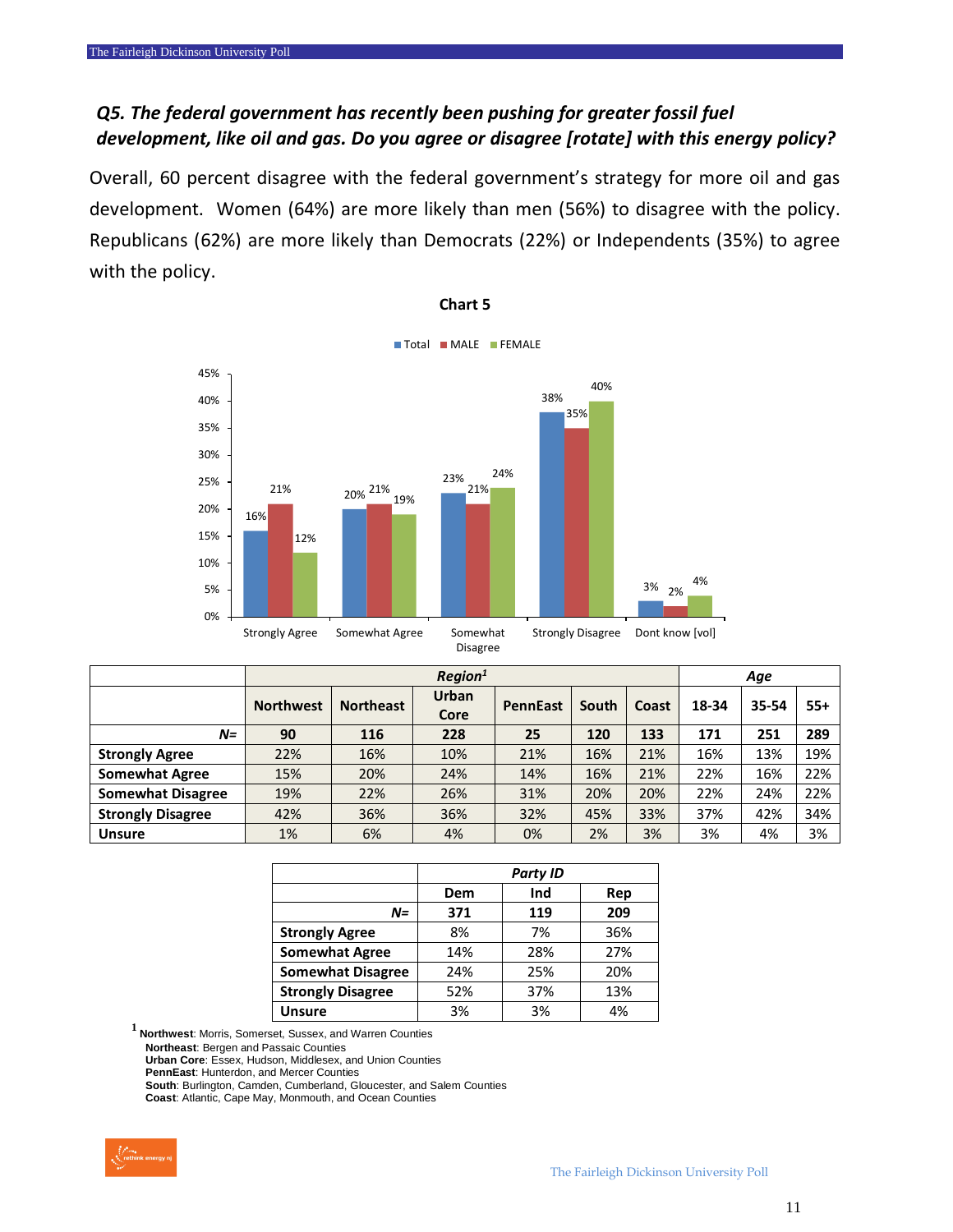#### *Q6. Does a political candidate's support for moving from fossil fuels to renewable energy like solar or wind make you [Rotate more or less likely] more likely or less likely to vote for them, or does their support for renewable energy make no difference to you?*

Half (50%) say they would be more likely to vote for a candidate who supported moving from fossil fuels to renewable energy. Thirty-four percent say it would have no impact, while 12 percent say it would make them less likely to vote for a candidate. Younger voters are more likely (61%) than older cohorts to vote for a candidate who supports moving to renewables. More Democrats (68%) than Republicans (25%) or Independents (42%) say they would be more likely to vote for a candidate based on his or her policy positions.

![](_page_11_Figure_3.jpeg)

#### **Chart 6**

|                            |                  | Reaion <sup>1</sup> |                   |                 |       |       |       |       | Age   |  |  |
|----------------------------|------------------|---------------------|-------------------|-----------------|-------|-------|-------|-------|-------|--|--|
|                            | <b>Northwest</b> | <b>Northeast</b>    | <b>Urban Core</b> | <b>PennEast</b> | South | Coast | 18-34 | 35-54 | $55+$ |  |  |
| N=                         | 90               | 116                 | 228               | 25              | 120   | 133   | 171   | 251   | 289   |  |  |
| More likely                | 46%              | 51%                 | 47%               | 66%             | 58%   | 46%   | 61%   | 53%   | 41%   |  |  |
| Less likely                | 13%              | 14%                 | 9%                | 10%             | 13%   | 13%   | 13%   | 10%   | 13%   |  |  |
| <b>Makes no difference</b> | 36%              | 30%                 | 39%               | 24%             | 25%   | 36%   | 21%   | 32%   | 43%   |  |  |
| <b>Unsure</b>              | 4%               | 5%                  | 2%                | 0%              | 2%    | 3%    | 3%    | 5%    | 1%    |  |  |

|                            |     | <b>Party ID</b> |     |
|----------------------------|-----|-----------------|-----|
|                            | Dem | Ind             | Rep |
| $N =$                      | 371 | 119             | 209 |
| <b>More likely</b>         | 68% | 42%             | 25% |
| Less likely                | 4%  | 15%             | 24% |
| <b>Makes no difference</b> | 24% | 36%             | 48% |
| <b>Unsure</b>              | 3%  | 5%              | 1%  |

**<sup>1</sup>Northwest**: Morris, Somerset, Sussex, and Warren Counties

**Northeast**: Bergen and Passaic Counties

**Urban Core**: Essex, Hudson, Middlesex, and Union Counties

**PennEast**: Hunterdon, and Mercer Counties

**South**: Burlington, Camden, Cumberland, Gloucester, and Salem Counties

![](_page_11_Picture_13.jpeg)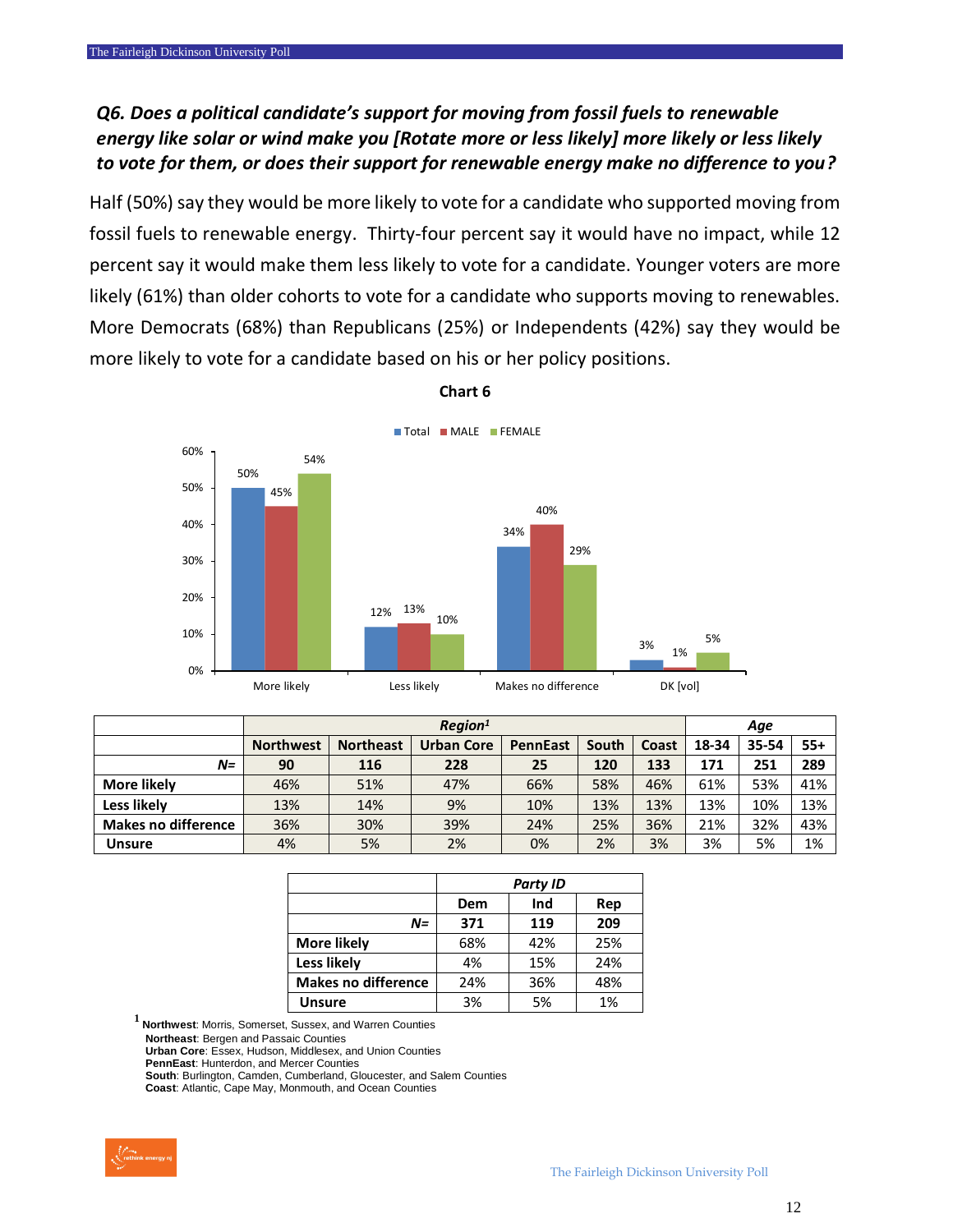#### *Q7.* **Do you favor or oppose New Jersey's goal of achieving 100% clean energy by 2050?**

Four in five (80%) registered voters favor New Jersey's goal of becoming 100 percent reliant on clean energy sources by 2050. Women (84%) are more likely than men (75%) to favor this goal. Those aged 55+ (75%) and Republicans (59%) are among those who are the least likely to favor this goal. Ninety-two percent of those from the PennEast area of the state favor this goal.

![](_page_12_Figure_3.jpeg)

#### **Chart 7**

|                        |                  |                  | Region <sup>1</sup> |                 |       |       | Age   |       |       |
|------------------------|------------------|------------------|---------------------|-----------------|-------|-------|-------|-------|-------|
|                        | <b>Northwest</b> | <b>Northeast</b> | <b>Urban Core</b>   | <b>PennEast</b> | South | Coast | 18-34 | 35-54 | $55+$ |
| $N =$                  | 90               | 116              | 228                 | 25              | 120   | 133   | 171   | 251   | 289   |
| <b>Strongly Favor</b>  | 32%              | 33%              | 35%                 | 43%             | 32%   | 31%   | 33%   | 31%   | 36%   |
| Favor                  | 41%              | 45%              | 49%                 | 49%             | 46%   | 48%   | 54%   | 49%   | 39%   |
| <b>Oppose</b>          | 13%              | 10%              | 6%                  | 1%              | 12%   | 11%   | 6%    | 9%    | 11%   |
| <b>Strongly Oppose</b> | 9%               | 7%               | 3%                  | 7%              | 6%    | 7%    | 5%    | 4%    | 8%    |
| <b>Unsure</b>          | 4%               | 5%               | 6%                  | 0%              | 5%    | 2%    | 1%    | 6%    | 5%    |

|                        |     | <b>Party ID</b> |     |
|------------------------|-----|-----------------|-----|
|                        | Dem | Ind             | Rep |
| $N =$                  | 371 | 119             | 209 |
| <b>Strongly Favor</b>  | 32% | 37%             | 33% |
| Favor                  | 59% | 43%             | 26% |
| <b>Oppose</b>          | 3%  | 9%              | 21% |
| <b>Strongly Oppose</b> | 2%  | 5%              | 14% |
| <b>Unsure</b>          | 3%  | 5%              | 7%  |

**<sup>1</sup>Northwest**: Morris, Somerset, Sussex, and Warren Counties

**Northeast**: Bergen and Passaic Counties

**Urban Core**: Essex, Hudson, Middlesex, and Union Counties

**PennEast**: Hunterdon, and Mercer Counties

**South**: Burlington, Camden, Cumberland, Gloucester, and Salem Counties

![](_page_12_Picture_13.jpeg)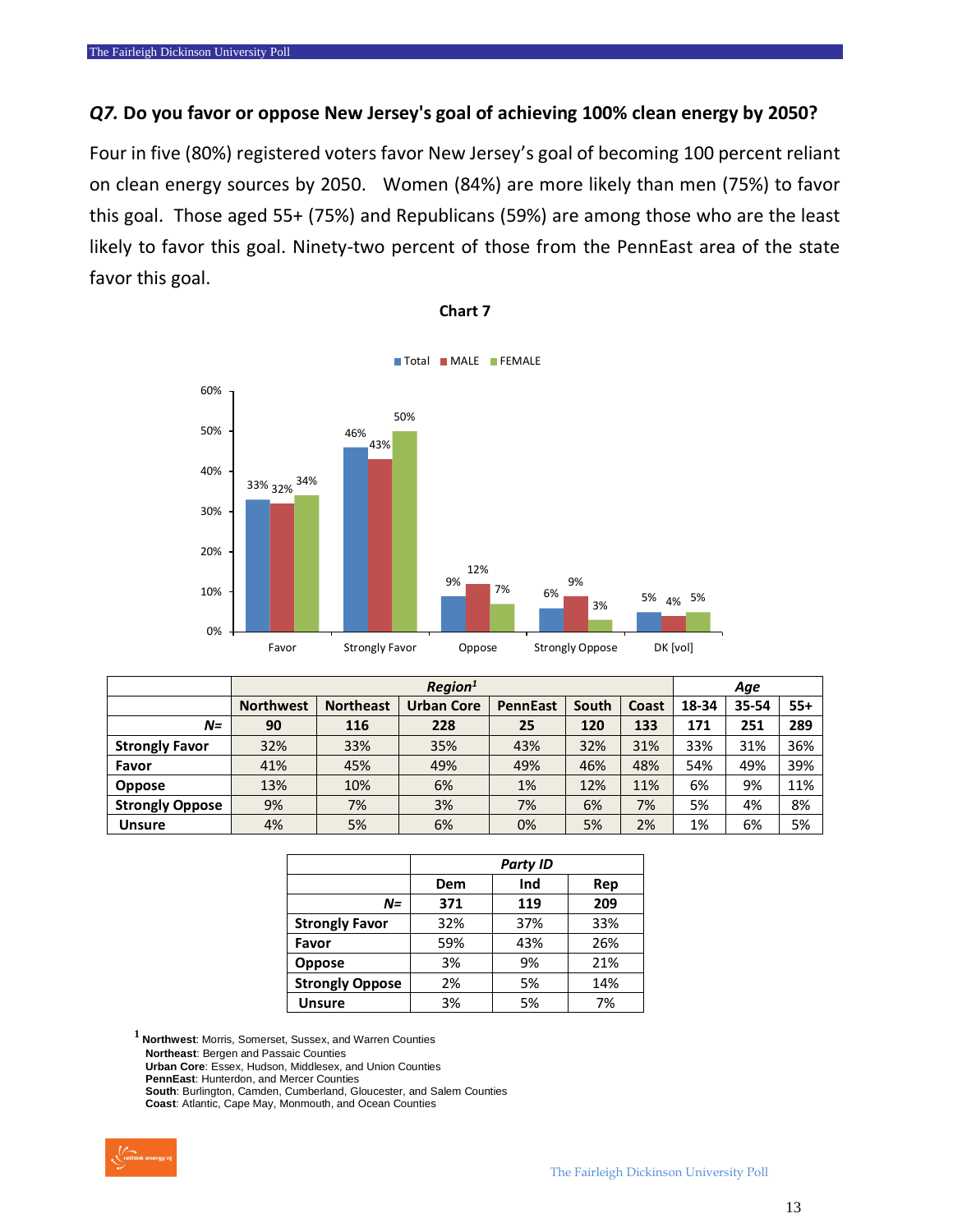#### *Q8. How do you rate the pace at which our state is developing and adopting renewable energy alternatives?*

About half (49%) say New Jersey is moving too slowly in its efforts toward developing clean energy alternatives. A quarter (27%) believe the state is moving at the correct pace. Democrats (56%) and independents (58%) are more likely than Republicans (31%) to say New Jersey is moving too slowly.

![](_page_13_Figure_3.jpeg)

**Chart 8**

|                 | $\textit{Region}^1$ |                  |                   |                 |       |       | Age   |       |       |
|-----------------|---------------------|------------------|-------------------|-----------------|-------|-------|-------|-------|-------|
|                 | <b>Northwest</b>    | <b>Northeast</b> | <b>Urban Core</b> | <b>PennEast</b> | South | Coast | 18-34 | 35-54 | $55+$ |
| $N =$           | 90                  | 116              | 228               | 25              | 120   | 133   | 171   | 251   | 289   |
| Too slow        | 52%                 | 41%              | 57%               | 48%             | 44%   | 48%   | 53%   | 47%   | 49%   |
| <b>Too fast</b> | 8%                  | 9%               | 8%                | 14%             | 8%    | 10%   | 10%   | 9%    | 8%    |
| Just right      | 24%                 | 30%              | 24%               | 34%             | 27%   | 31%   | 16%   | 31%   | 31%   |
| <b>Unsure</b>   | 13%                 | 19%              | 10%               | 4%              | 20%   | 10%   | 20%   | 12%   | 10%   |

|                 |     | <b>Party ID</b> |     |
|-----------------|-----|-----------------|-----|
|                 | Dem | Ind             | Rep |
| $N =$           | 371 | 119             | 209 |
| Too slow        | 56% |                 | 31% |
| <b>Too fast</b> | 4%  | 8%              | 18% |
| Just right      | 27% |                 | 35% |
| <b>Unsure</b>   | 12% | 16%             | 13% |

**<sup>1</sup>Northwest**: Morris, Somerset, Sussex, and Warren Counties

**Northeast**: Bergen and Passaic Counties

**Urban Core**: Essex, Hudson, Middlesex, and Union Counties

**PennEast**: Hunterdon, and Mercer Counties **South**: Burlington, Camden, Cumberland, Gloucester, and Salem Counties

![](_page_13_Picture_13.jpeg)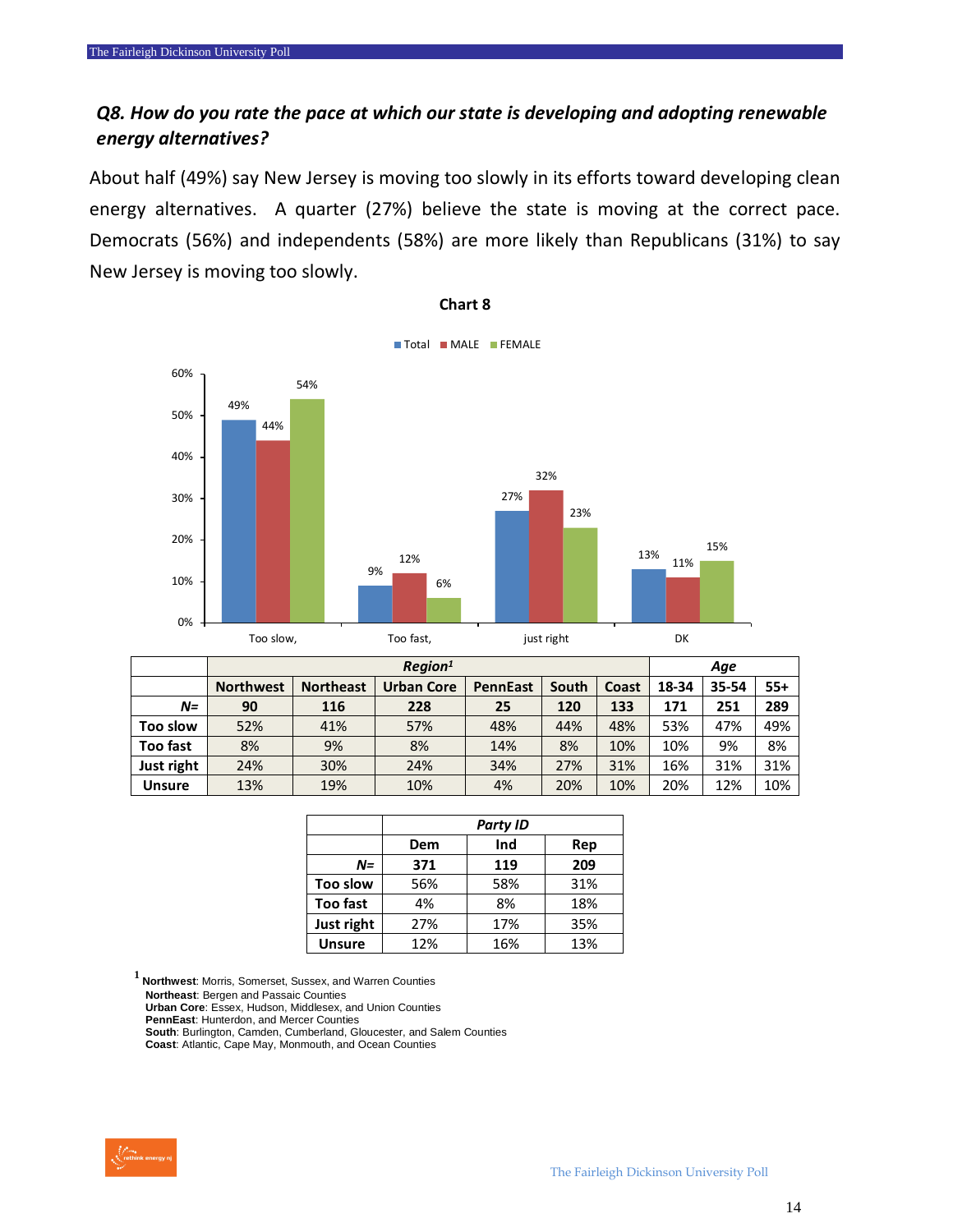#### *Q9. How would you describe your feelings toward the effects of climate change in NJ?*

Overall, three-quarters (77%) are very or somewhat concerned about the effects of climate change in New Jersey. Although concerns can be seen among all groups considered, differences remain consistent with years past between Democrats (89%) versus independents (75%) and Republicans (55%). Voters 55 and older are among those who are the least likely to express concern.

![](_page_14_Figure_3.jpeg)

#### **Chart 9**

|                      |                  | Region <sup>1</sup> |                   |                 |       |       |       | Age   |       |  |
|----------------------|------------------|---------------------|-------------------|-----------------|-------|-------|-------|-------|-------|--|
|                      | <b>Northwest</b> | <b>Northeast</b>    | <b>Urban Core</b> | <b>PennEast</b> | South | Coast | 18-34 | 35-54 | $55+$ |  |
| N=                   | 90               | 116                 | 228               | 25              | 120   | 133   | 171   | 251   | 289   |  |
| Very concerned       | 34%              | 43%                 | 44%               | 43%             | 43%   | 44%   | 36%   | 48%   | 41%   |  |
| Somewhat concerned   | 32%              | 30%                 | 37%               | 49%             | 31%   | 35%   | 44%   | 30%   | 33%   |  |
| Not very concerned   | 15%              | 10%                 | 12%               | 4%              | 12%   | 8%    | 6%    | 13%   | 12%   |  |
| Not at all concerned | 19%              | 11%                 | 5%                | 3%              | 10%   | 13%   | 7%    | 8%    | 14%   |  |

|                      | <b>Party ID</b> |     |     |  |  |  |  |
|----------------------|-----------------|-----|-----|--|--|--|--|
|                      | Dem             | Ind | Rep |  |  |  |  |
| $N =$                | 371             | 119 | 209 |  |  |  |  |
| Very concerned       | 60%             | 30% | 18% |  |  |  |  |
| Somewhat concerned   | 29%             | 45% | 37% |  |  |  |  |
| Not very concerned   | 6%              | 13% | 20% |  |  |  |  |
| Not at all concerned | 3%              | 9%  | 23% |  |  |  |  |

**<sup>1</sup>Northwest**: Morris, Somerset, Sussex, and Warren Counties

**Northeast**: Bergen and Passaic Counties

**Urban Core**: Essex, Hudson, Middlesex, and Union Counties **PennEast**: Hunterdon, and Mercer Counties

**South**: Burlington, Camden, Cumberland, Gloucester, and Salem Counties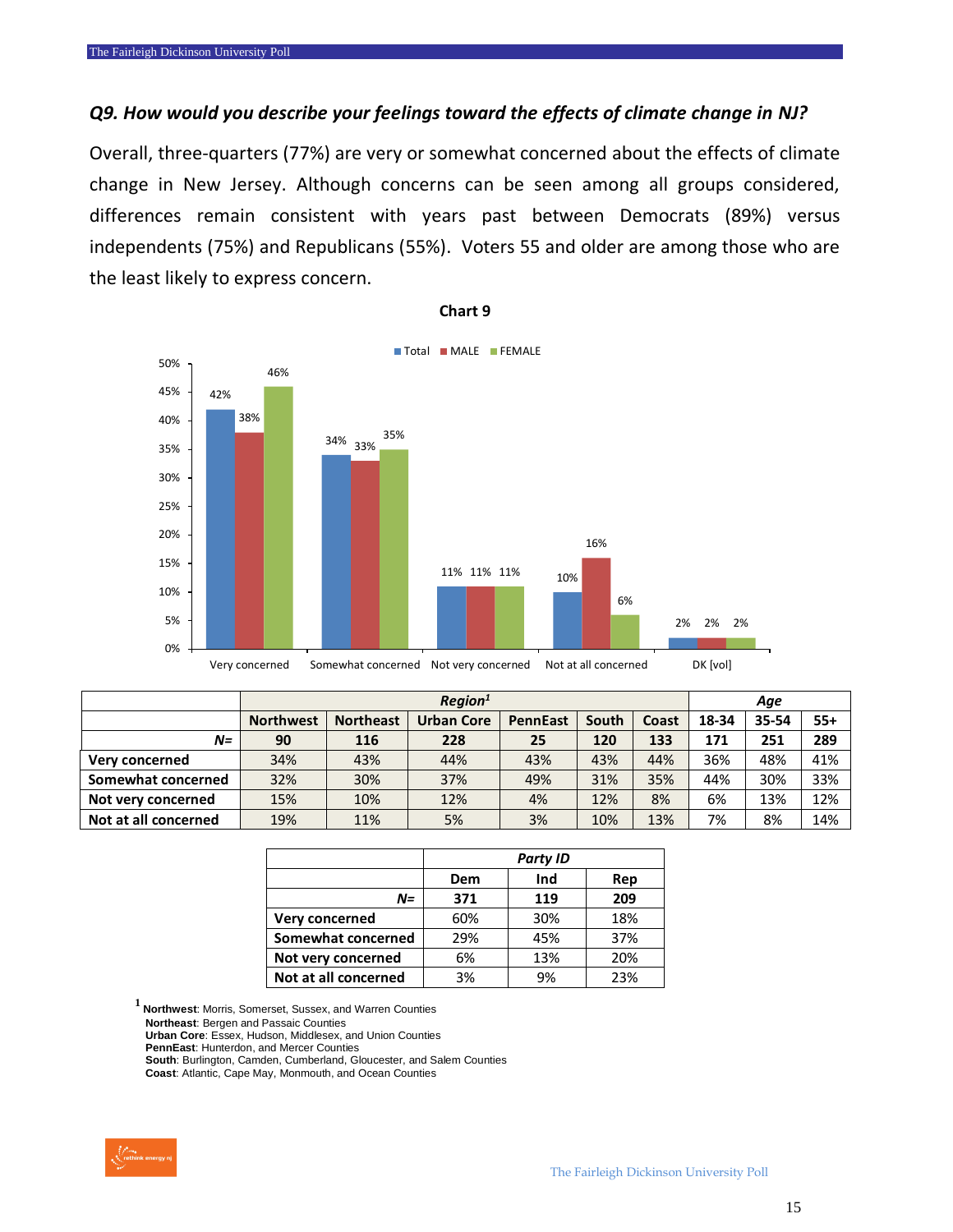#### *Q10. Do you favor or oppose the development of wind energy off the coast of NJ?*

Overall, 77 percent favor the development of offshore wind energy stations off the coast of New Jersey. This is similar to what was observed in 2019 (81%). Once again Democrats (89%) are more supportive than are Republicans (55%) or independents (75%).

![](_page_15_Figure_3.jpeg)

#### **Chart 10**

|                        | Region <sup>1</sup> |                  |                   |                 |       |       |       | Age   |       |  |
|------------------------|---------------------|------------------|-------------------|-----------------|-------|-------|-------|-------|-------|--|
|                        | <b>Northwest</b>    | <b>Northeast</b> | <b>Urban Core</b> | <b>PennEast</b> | South | Coast | 18-34 | 35-54 | $55+$ |  |
| $N =$                  | 90                  | 116              | 228               | 25              | 120   | 133   | 171   | 251   | 289   |  |
| <b>Strongly Favor</b>  | 29%                 | 31%              | 36%               | 44%             | 35%   | 35%   | 35%   | 38%   | 30%   |  |
| Favor                  | 46%                 | 42%              | 41%               | 37%             | 47%   | 45%   | 42%   | 44%   | 44%   |  |
| <b>Oppose</b>          | 14%                 | 9%               | 8%                | 14%             | 7%    | 7%    | 10%   | 6%    | 10%   |  |
| <b>Strongly Oppose</b> | 5%                  | 10%              | 7%                | 6%              | 7%    | 8%    | 6%    | 6%    | 10%   |  |
| <b>Unsure</b>          | 5%                  | 7%               | 8%                | 0%              | 4%    | 5%    | 7%    | 5%    | 6%    |  |

|                        |     | <b>Party ID</b> |     |  |  |  |  |
|------------------------|-----|-----------------|-----|--|--|--|--|
|                        | Dem | Ind             | Rep |  |  |  |  |
| N=                     | 371 | 119             | 209 |  |  |  |  |
| <b>Strongly Favor</b>  | 36% | 36%             | 28% |  |  |  |  |
| Favor                  | 52% | 37%             | 33% |  |  |  |  |
| <b>Oppose</b>          | 4%  | 13%             | 15% |  |  |  |  |
| <b>Strongly Oppose</b> | 2%  | 8%              | 16% |  |  |  |  |

**<sup>1</sup>Northwest**: Morris, Somerset, Sussex, and Warren Counties

**Northeast**: Bergen and Passaic Counties

**Urban Core**: Essex, Hudson, Middlesex, and Union Counties

**PennEast**: Hunterdon, and Mercer Counties

**South**: Burlington, Camden, Cumberland, Gloucester, and Salem Counties

![](_page_15_Picture_13.jpeg)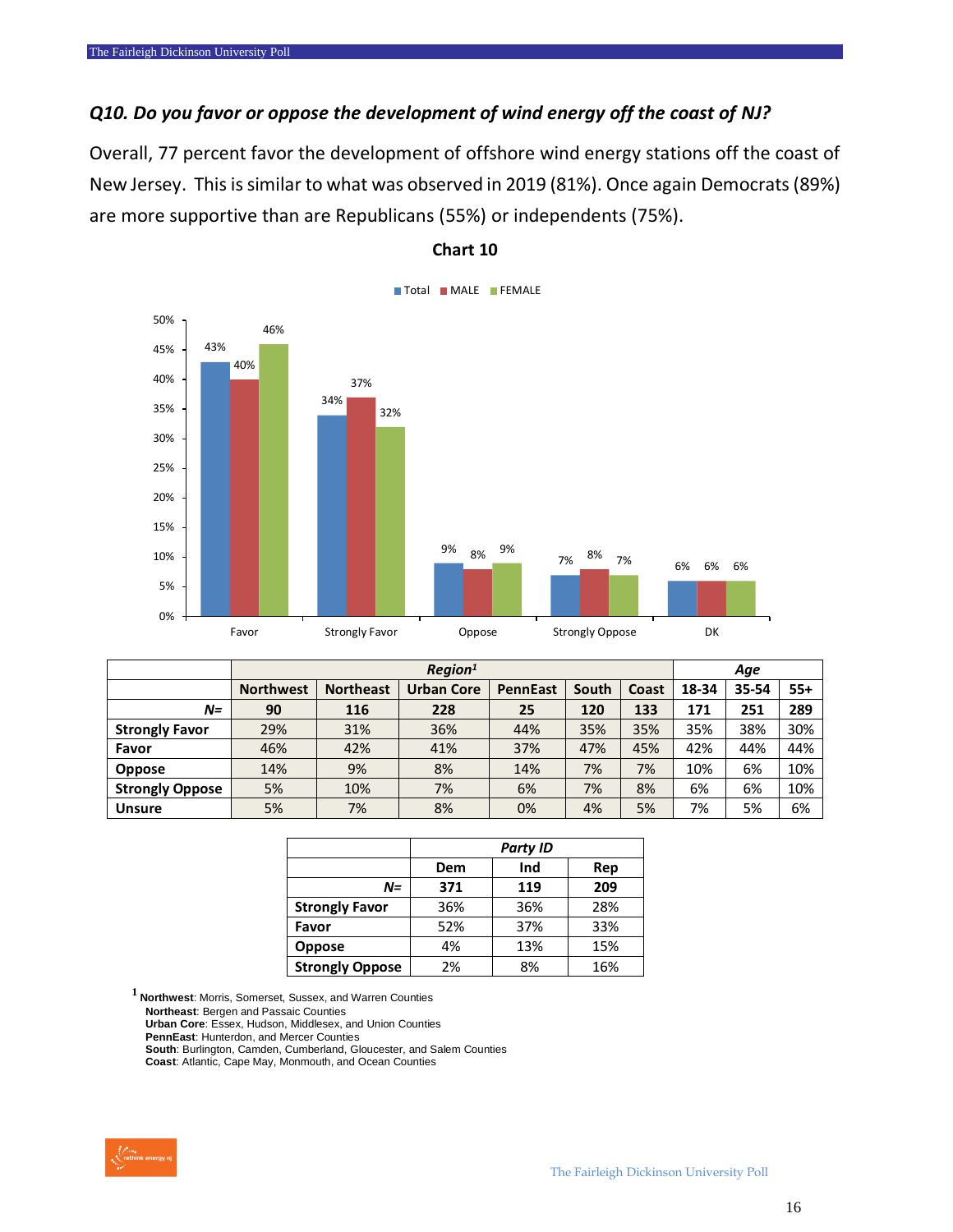#### *Q11. There are several new gas and oil pipelines proposed across the state. How concerned are you, if at all, about their potential effect on New Jersey?*

When asked a general question about pipeline impact in New Jersey, 70 percent say they are somewhat or very concerned. Women (77%) are more concerned than men (63%), and those under 35 (79%) are more concerned than those 55 and older (61%). Democrats (83%) are more concerned than Republicans (50%) or independents (70%). Those from the Northeast (57%) are among those who are the least likely to be concerned.

![](_page_16_Figure_3.jpeg)

**Chart 11**

|                      |                  | $\textit{Region}^1$ |              |                 |       |       |       | Age   |       |  |
|----------------------|------------------|---------------------|--------------|-----------------|-------|-------|-------|-------|-------|--|
|                      | <b>Northwest</b> | <b>Northeast</b>    | <b>Urban</b> | <b>PennEast</b> | South | Coast | 18-34 | 35-54 | $55+$ |  |
|                      |                  |                     | Core         |                 |       |       |       |       |       |  |
| $N =$                | 90               | 116                 | 228          | 25              | 120   | 133   | 171   | 251   | 289   |  |
| Very concerned       | 30%              | 35%                 | 32%          | 36%             | 30%   | 31%   | 30%   | 32%   | 32%   |  |
| Somewhat concerned   | 27%              | 39%                 | 42%          | 51%             | 38%   | 38%   | 49%   | 42%   | 29%   |  |
| Not very concerned   | 20%              | 11%                 | 14%          | 8%              | 20%   | 16%   | 12%   | 12%   | 20%   |  |
| Not at all concerned | 19%              | 15%                 | 8%           | 4%              | 12%   | 15%   | 5%    | 12%   | 17%   |  |
| <b>Unsure</b>        | 4%               | 1%                  | 3%           | 0%              | 0%    | 1%    | 3%    | 2%    | 1%    |  |

![](_page_16_Picture_6.jpeg)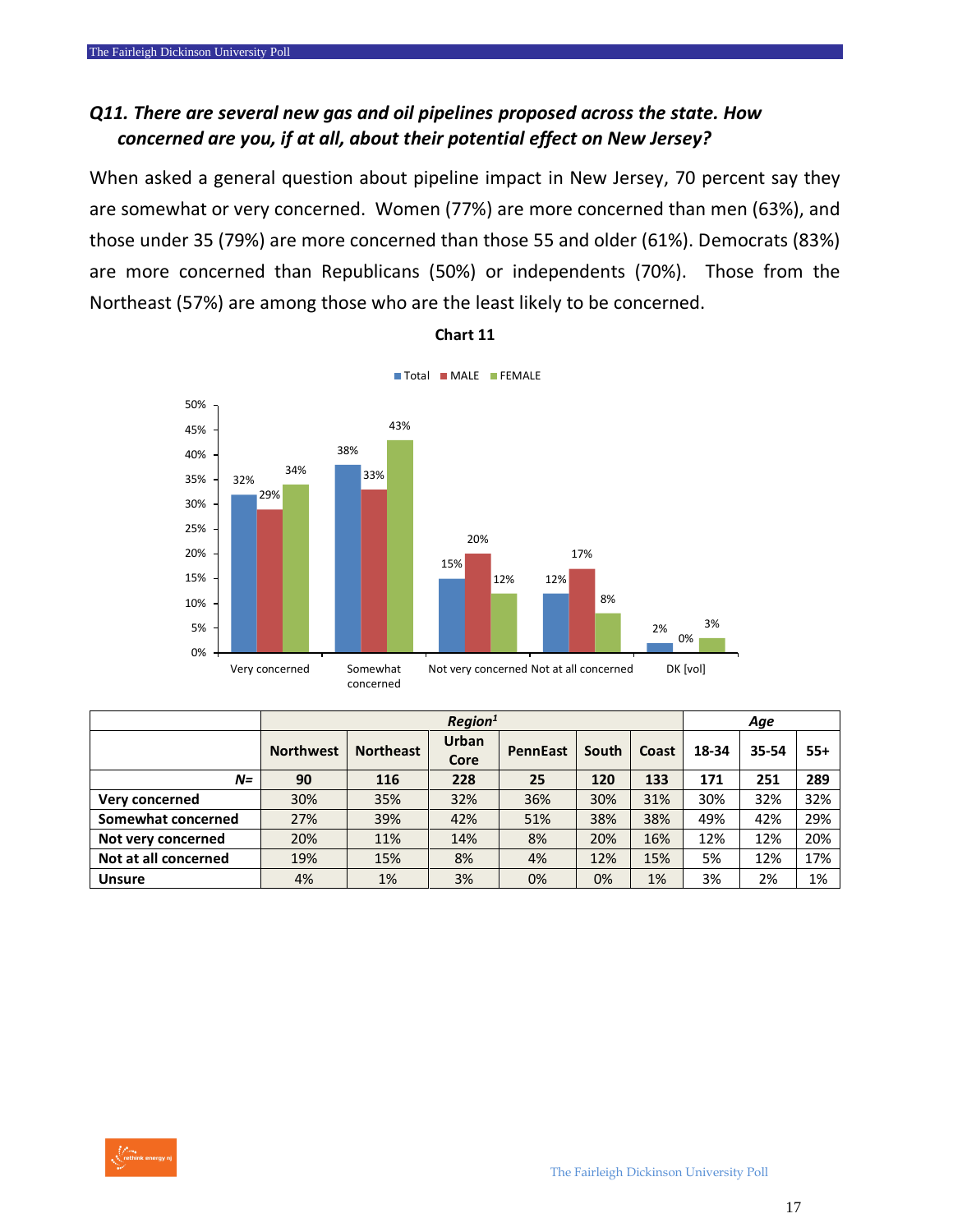|                      |     | <b>Party ID</b> |     |
|----------------------|-----|-----------------|-----|
|                      | Dem | Ind             | Rep |
| $N =$                | 371 | 119             | 209 |
| Very concerned       | 41% | 24%             | 20% |
| Somewhat concerned   | 41% | 46%             | 29% |
| Not very concerned   | 11% | 13%             | 23% |
| Not at all concerned | 4%  | 14%             | 26% |
| <b>Unsure</b>        | 2%  | 3%              | 1%  |

**<sup>1</sup>Northwest**: Morris, Somerset, Sussex, and Warren Counties

**Northeast**: Bergen and Passaic Counties

**Urban Core**: Essex, Hudson, Middlesex, and Union Counties

**PennEast**: Hunterdon, and Mercer Counties

**South**: Burlington, Camden, Cumberland, Gloucester, and Salem Counties

![](_page_17_Picture_8.jpeg)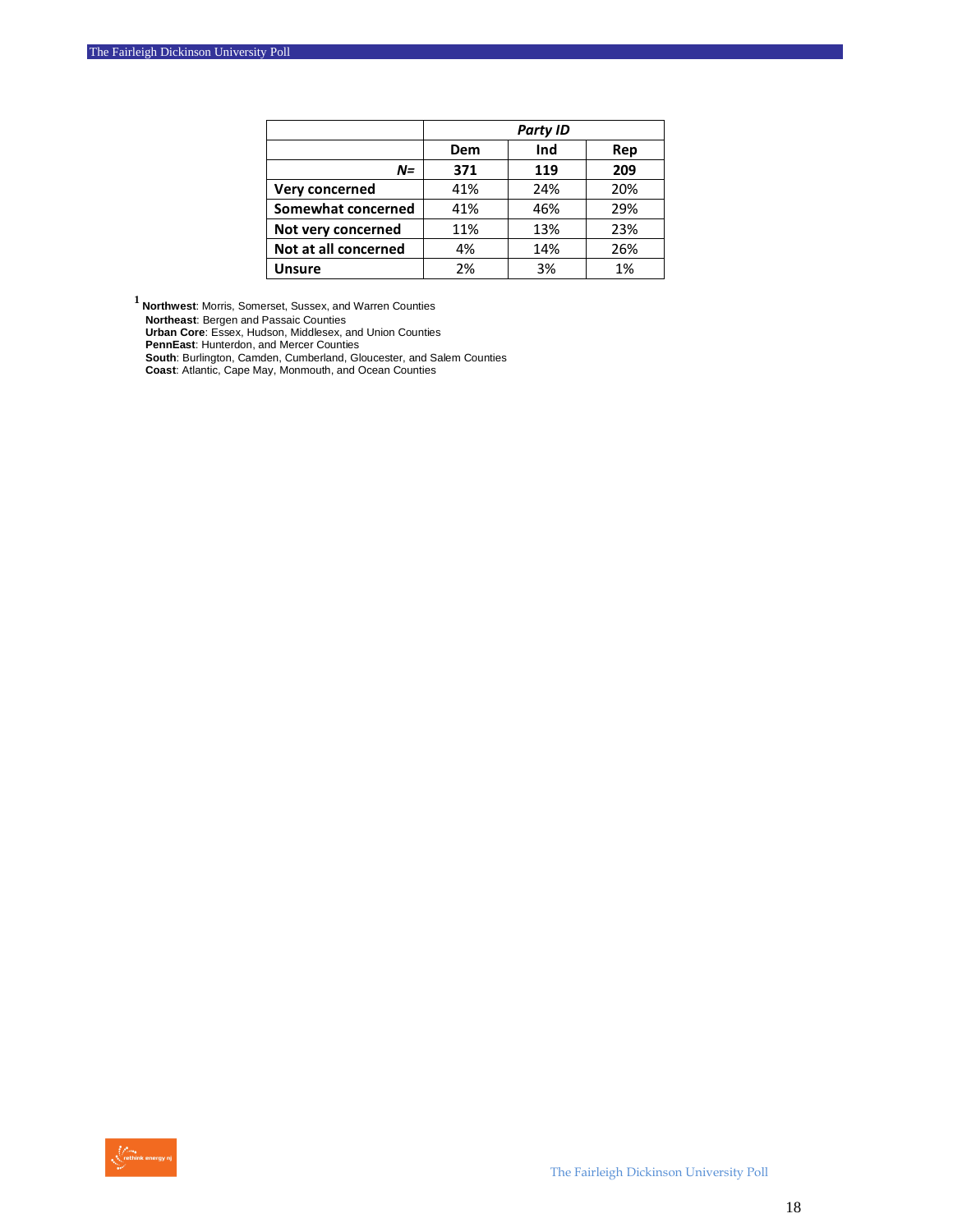#### *Q12. Concern about the pipeline SUMMARY*

Overall, 4 in 5 or more New Jerseyans are at least somewhat concerned with each of the 6 specific potential issues tested regarding the proposed pipelines. The seizure of private property by big energy companies (86%) is now the top concern and the impact to natural areas and wildlife habitats (85%) drops top second. The concern over greenhouse gas emissions (81%) and safety risks (81%) follow. The use of taxpayer preserved open spaces, such as the pinelands (80%), and the risks to air and water quality (79%) rate just behind private property seizures and wildlife impact. While the order this year shifted a bit from last year, there were no significant changes in any rating. Once again, this year more women than men are more likely to be very concerned about all potential effects. Similarly, Democrats continue to be more concerned than Republicans or independents across all items.

![](_page_18_Figure_3.jpeg)

**Chart 12**

![](_page_18_Picture_5.jpeg)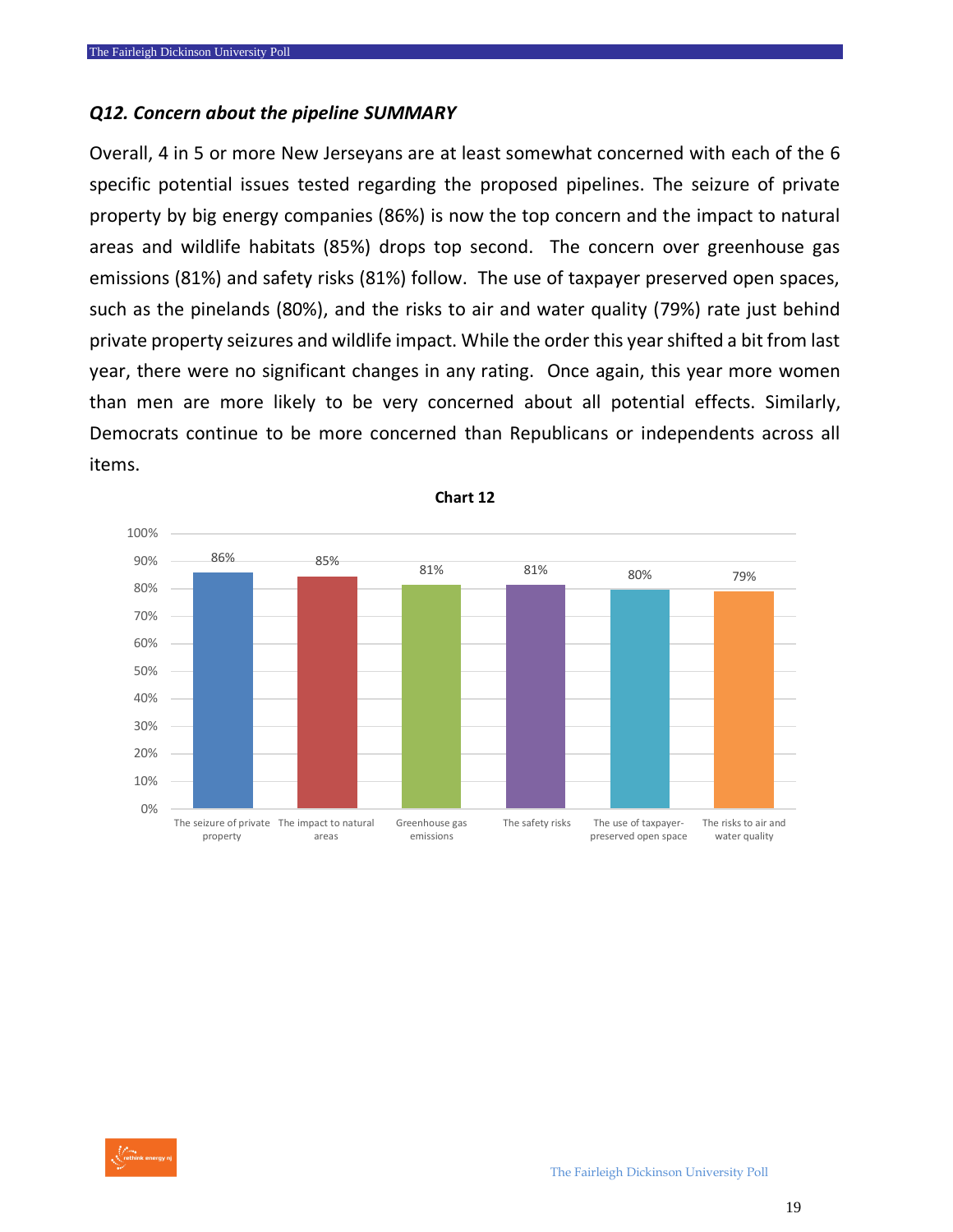#### *12a. Concern about the pipeline development to: The risks to air and water quality*

![](_page_19_Figure_2.jpeg)

**Chart 13**

|                             |                  |                  | $\textit{Region}^1$ |                 |       |       | Age   |           |       |
|-----------------------------|------------------|------------------|---------------------|-----------------|-------|-------|-------|-----------|-------|
|                             | <b>Northwest</b> | <b>Northeast</b> | Urban<br>Core       | <b>PennEast</b> | South | Coast | 18-34 | 35-<br>54 | $55+$ |
| $N=$                        | 90               | 116              | 228                 | 25              | 120   | 133   | 171   | 251       | 289   |
| <b>Very Concerned</b>       | 57%              | 53%              | 62%                 | 75%             | 60%   | 53%   | 54%   | 61%       | 58%   |
| <b>Somewhat Concerned</b>   | 23%              | 25%              | 20%                 | 9%              | 17%   | 22%   | 26%   | 23%       | 16%   |
| <b>Not Very Concerned</b>   | 7%               | 7%               | 13%                 | 9%              | 14%   | 12%   | 11%   | 10%       | 12%   |
| <b>Not at all Concerned</b> | 13%              | 13%              | 5%                  | 0%              | 9%    | 12%   | 7%    | 6%        | 13%   |
| <b>DK</b>                   | 0%               | 3%               | 0%                  | 7%              | 0%    | 0%    | 1%    | 0%        | 1%    |

|                             |     | <b>Party ID</b> |     |
|-----------------------------|-----|-----------------|-----|
|                             | Dem | Ind             | Rep |
| $N =$                       | 371 | 119             | 209 |
| <b>Very Concerned</b>       | 71% | 51%             | 40% |
| <b>Somewhat Concerned</b>   | 17% | 24%             | 26% |
| <b>Not Very Concerned</b>   | 8%  | 8%              | 18% |
| <b>Not at all Concerned</b> | 4%  | 12%             | 15% |
| DK                          | 0%  | 3%              | 0%  |

**<sup>1</sup>Northwest**: Morris, Somerset, Sussex, and Warren Counties

**Northeast**: Bergen and Passaic Counties

**Urban Core**: Essex, Hudson, Middlesex, and Union Counties

**PennEast**: Hunterdon, and Mercer Counties

**South**: Burlington, Camden, Cumberland, Gloucester, and Salem Counties

![](_page_19_Picture_12.jpeg)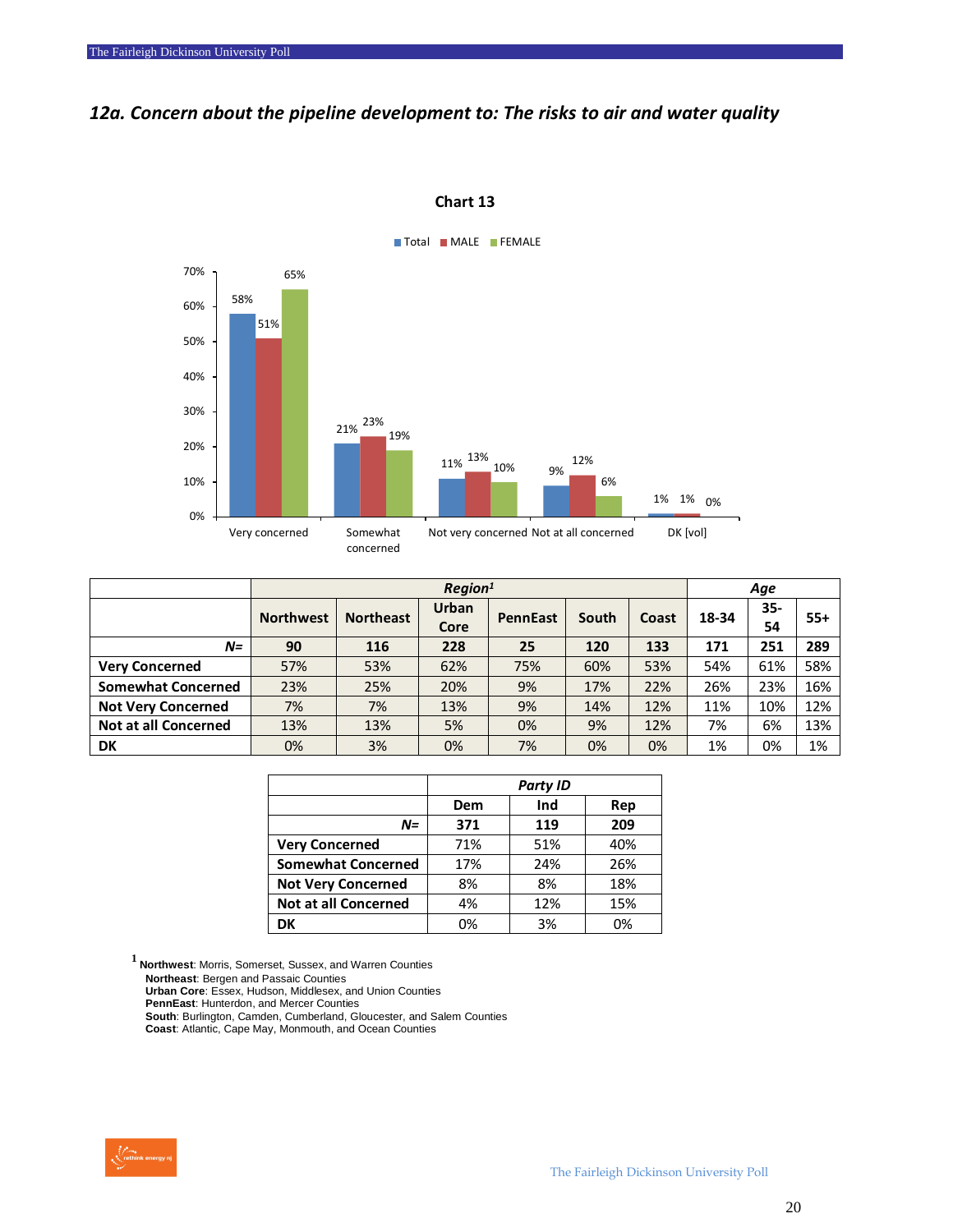#### *12b. Concern about the pipeline development to: The impact to natural areas and wildlife habitats?*

![](_page_20_Figure_2.jpeg)

#### **Chart 14**

|                             |                  | Region <sup>1</sup> |                      |                 |       |       |       | Age   |       |  |
|-----------------------------|------------------|---------------------|----------------------|-----------------|-------|-------|-------|-------|-------|--|
|                             | <b>Northwest</b> | <b>Northeast</b>    | <b>Urban</b><br>Core | <b>PennEast</b> | South | Coast | 18-34 | 35-54 | $55+$ |  |
| $N =$                       | 90               | 116                 | 228                  | 25              | 120   | 133   | 171   | 251   | 289   |  |
| <b>Very Concerned</b>       | 61%              | 52%                 | 62%                  | 80%             | 57%   | 58%   | 61%   | 61%   | 57%   |  |
| <b>Somewhat Concerned</b>   | 20%              | 31%                 | 23%                  | 9%              | 29%   | 27%   | 25%   | 27%   | 23%   |  |
| <b>Not Very Concerned</b>   | 13%              | 9%                  | 8%                   | 6%              | 9%    | 10%   | 7%    | 7%    | 13%   |  |
| <b>Not at all Concerned</b> | 6%               | 8%                  | 5%                   | 4%              | 2%    | 5%    | 5%    | 4%    | 6%    |  |
| DK                          | 1%               | 0%                  | 1%                   | 0%              | 3%    | 0%    | 2%    | 1%    | 0%    |  |

|                             | <b>Party ID</b> |     |     |  |  |  |  |
|-----------------------------|-----------------|-----|-----|--|--|--|--|
|                             | Dem             | Ind | Rep |  |  |  |  |
| $N =$                       | 371             | 119 | 209 |  |  |  |  |
| <b>Very Concerned</b>       | 70%             | 58% | 42% |  |  |  |  |
| <b>Somewhat Concerned</b>   | 21%             | 26% | 33% |  |  |  |  |
| <b>Not Very Concerned</b>   | 6%              | 8%  | 17% |  |  |  |  |
| <b>Not at all Concerned</b> | 2%              | 7%  | 9%  |  |  |  |  |
| DK                          | 1%              | 2%  | 0%  |  |  |  |  |

**<sup>1</sup>Northwest**: Morris, Somerset, Sussex, and Warren Counties

**Northeast**: Bergen and Passaic Counties

**Urban Core**: Essex, Hudson, Middlesex, and Union Counties

**PennEast**: Hunterdon, and Mercer Counties

**South**: Burlington, Camden, Cumberland, Gloucester, and Salem Counties

![](_page_20_Picture_12.jpeg)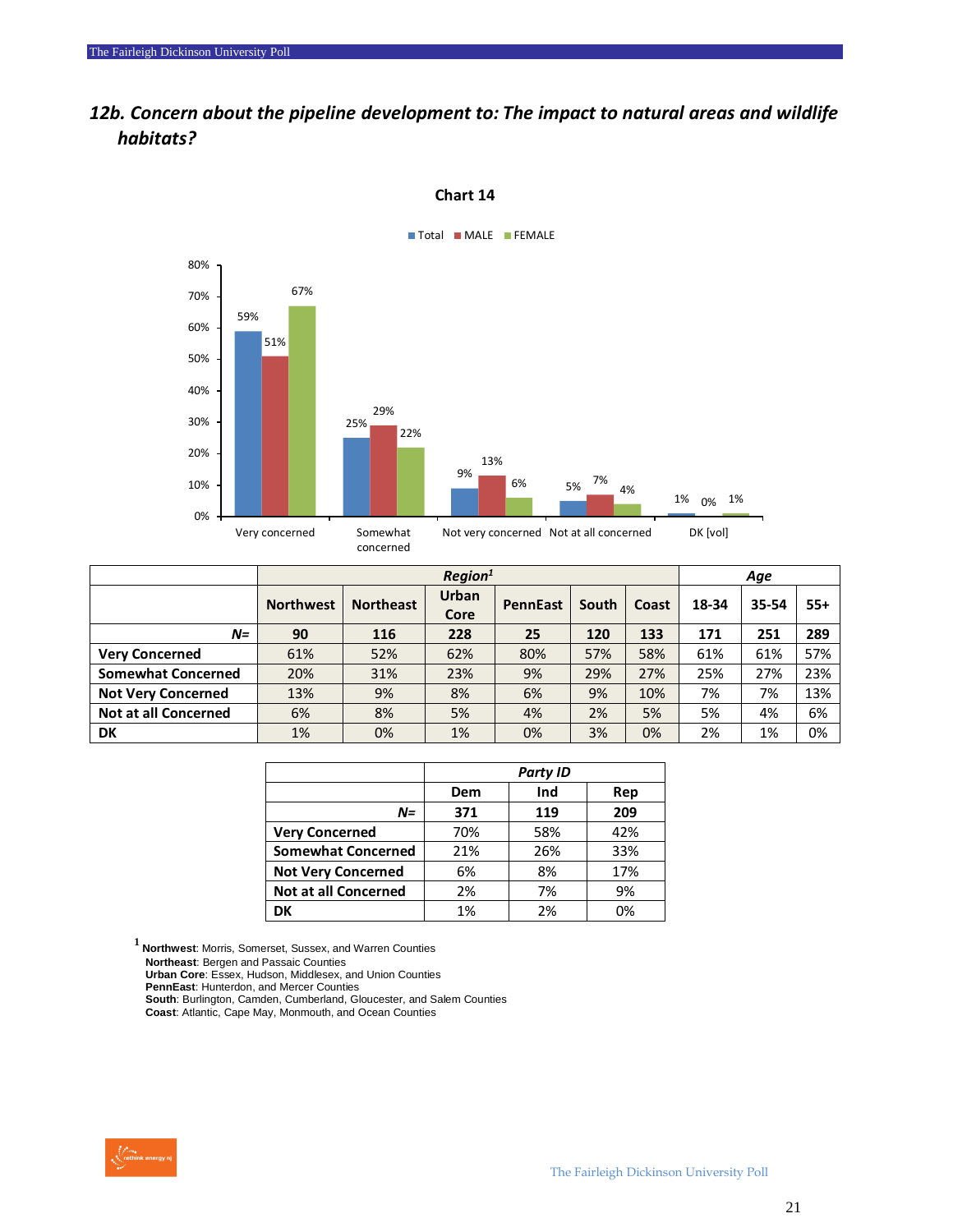#### *12c. Concern about the pipeline development to: The safety risks associated with ruptures, leaks, or explosions?*

![](_page_21_Figure_2.jpeg)

#### **Chart 15**

|                             |                  | Region <sup>1</sup> |                      |                 |       |       |       | Age   |       |  |
|-----------------------------|------------------|---------------------|----------------------|-----------------|-------|-------|-------|-------|-------|--|
|                             | <b>Northwest</b> | <b>Northeast</b>    | <b>Urban</b><br>Core | <b>PennEast</b> | South | Coast | 18-34 | 35-54 | $55+$ |  |
| $N =$                       | 90               | 116                 | 228                  | 25              | 120   | 133   | 171   | 251   | 289   |  |
| <b>Very Concerned</b>       | 60%              | 59%                 | 66%                  | 61%             | 59%   | 56%   | 55%   | 63%   | 62%   |  |
| <b>Somewhat Concerned</b>   | 19%              | 21%                 | 19%                  | 19%             | 19%   | 26%   | 27%   | 17%   | 20%   |  |
| <b>Not Very Concerned</b>   | 15%              | 8%                  | 8%                   | 19%             | 13%   | 12%   | 9%    | 13%   | 10%   |  |
| <b>Not at all Concerned</b> | 6%               | 13%                 | 3%                   | 0%              | 8%    | 6%    | 4%    | 6%    | 8%    |  |
| <b>DK</b>                   | 0%               | 0%                  | 3%                   | 0%              | 2%    | 0%    | 4%    | 1%    | 0%    |  |

|                             | <b>Party ID</b> |     |     |  |  |  |  |
|-----------------------------|-----------------|-----|-----|--|--|--|--|
|                             | Dem             | Ind | Rep |  |  |  |  |
| N=                          | 371             | 119 | 209 |  |  |  |  |
| <b>Very Concerned</b>       | 70%             | 61% | 42% |  |  |  |  |
| <b>Somewhat Concerned</b>   | 19%             | 15% | 28% |  |  |  |  |
| <b>Not Very Concerned</b>   | 8%              | 11% | 17% |  |  |  |  |
| <b>Not at all Concerned</b> | 2%              | 7%  | 13% |  |  |  |  |
| DK                          | 1%              | 6%  | 0%  |  |  |  |  |

**<sup>1</sup>Northwest**: Morris, Somerset, Sussex, and Warren Counties

**Northeast**: Bergen and Passaic Counties

**Urban Core**: Essex, Hudson, Middlesex, and Union Counties

**PennEast**: Hunterdon, and Mercer Counties

**South**: Burlington, Camden, Cumberland, Gloucester, and Salem Counties

![](_page_21_Picture_12.jpeg)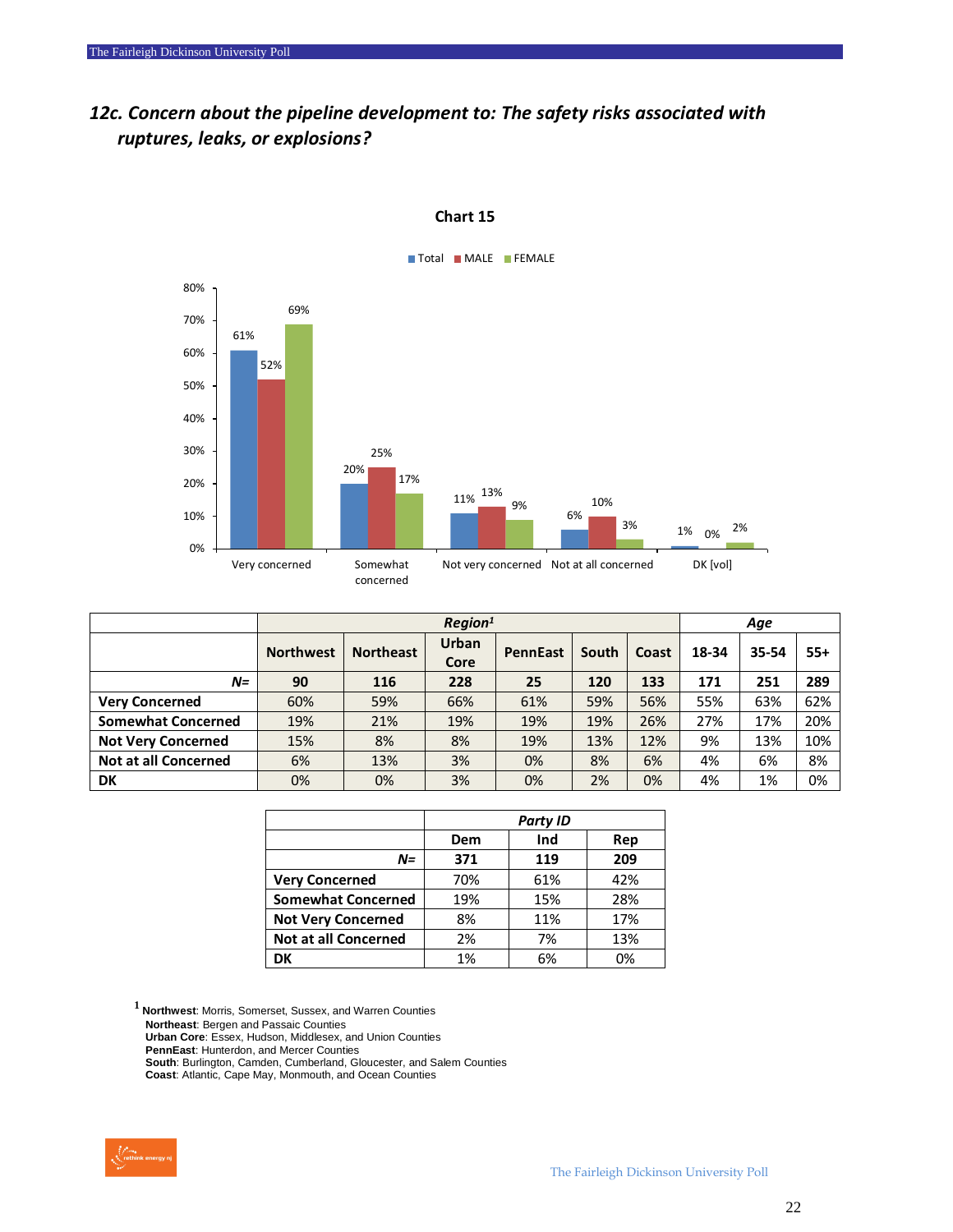#### *12d. Concern about the pipeline development to: The seizure of private property for big energy companies?*

![](_page_22_Figure_2.jpeg)

**Chart 16**

|                             |                  | Region <sup>1</sup> |                      |                 |       |       |       | Age   |       |  |
|-----------------------------|------------------|---------------------|----------------------|-----------------|-------|-------|-------|-------|-------|--|
|                             | <b>Northwest</b> | <b>Northeast</b>    | <b>Urban</b><br>Core | <b>PennEast</b> | South | Coast | 18-34 | 35-54 | $55+$ |  |
| $N=$                        | 90               | 116                 | 228                  | 25              | 120   | 133   | 171   | 251   | 289   |  |
| <b>Very Concerned</b>       | 62%              | 58%                 | 62%                  | 66%             | 56%   | 63%   | 57%   | 58%   | 65%   |  |
| <b>Somewhat Concerned</b>   | 25%              | 21%                 | 24%                  | 19%             | 29%   | 29%   | 29%   | 28%   | 21%   |  |
| <b>Not Very Concerned</b>   | 12%              | 10%                 | 7%                   | 12%             | 8%    | 5%    | 10%   | 8%    | 7%    |  |
| <b>Not at all Concerned</b> | 1%               | 11%                 | 5%                   | 2%              | 5%    | 3%    | 3%    | 5%    | 6%    |  |
| DK                          | 0%               | 0%                  | 2%                   | 2%              | 1%    | 0%    | 1%    | 1%    | 1%    |  |

|                             | <b>Party ID</b> |     |     |  |  |  |  |
|-----------------------------|-----------------|-----|-----|--|--|--|--|
|                             | Dem             | Ind | Rep |  |  |  |  |
| N=                          | 371             | 119 | 209 |  |  |  |  |
| <b>Very Concerned</b>       | 66%             | 51% | 55% |  |  |  |  |
| <b>Somewhat Concerned</b>   | 24%             | 24% | 30% |  |  |  |  |
| <b>Not Very Concerned</b>   | 6%              | 15% | 9%  |  |  |  |  |
| <b>Not at all Concerned</b> | 3%              | 9%  | 6%  |  |  |  |  |
| DK                          | 1%              | 2%  | 0%  |  |  |  |  |

**<sup>1</sup>Northwest**: Morris, Somerset, Sussex, and Warren Counties

**Northeast**: Bergen and Passaic Counties

**Urban Core**: Essex, Hudson, Middlesex, and Union Counties

**PennEast**: Hunterdon, and Mercer Counties

**South**: Burlington, Camden, Cumberland, Gloucester, and Salem Counties **Coast**: Atlantic, Cape May, Monmouth, and Ocean Counties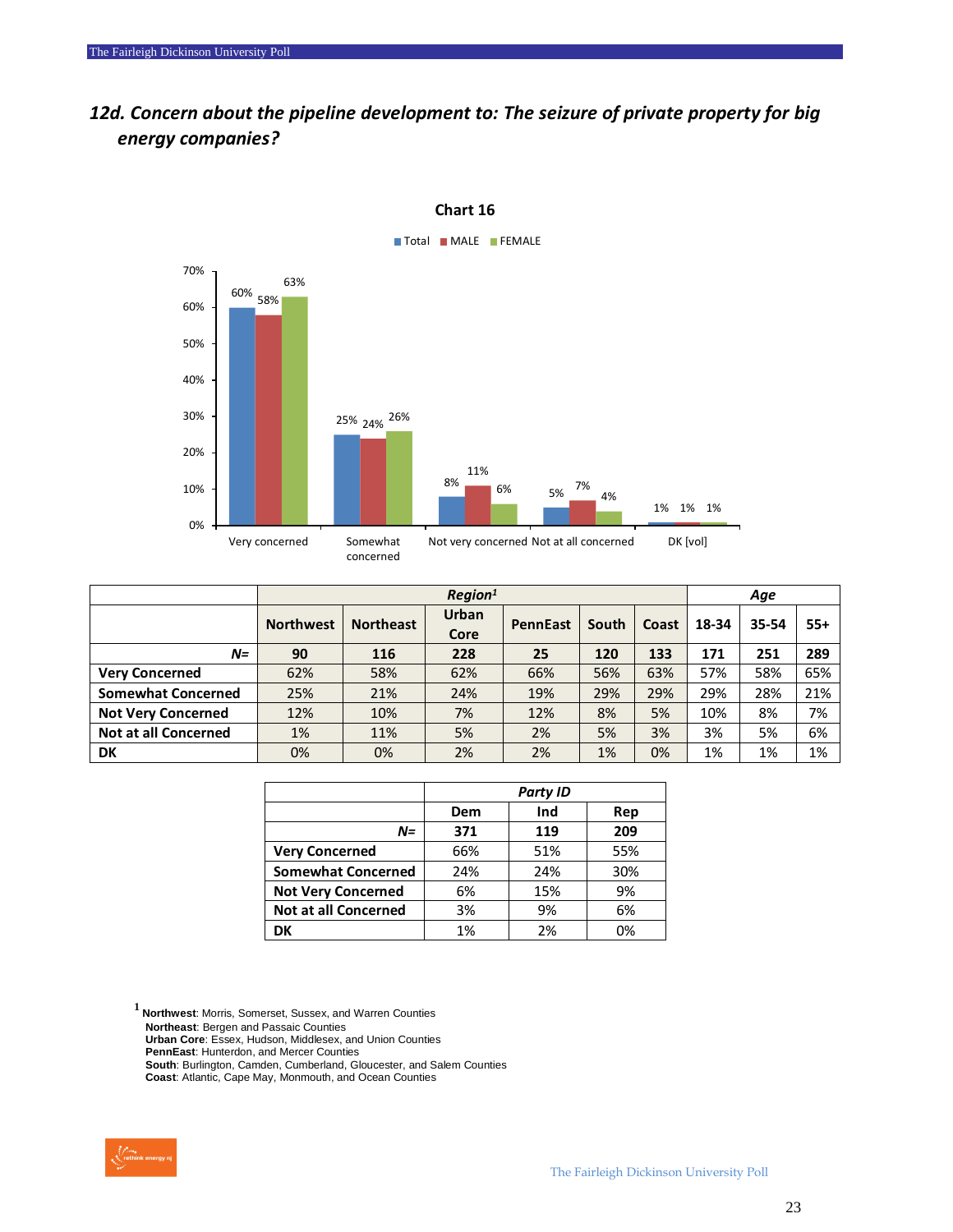#### *12e. Concern about the pipeline development to: The use of taxpayer-preserved open space for construction of pipelines?*

![](_page_23_Figure_2.jpeg)

#### **Chart 17**

|                             |                  | Region <sup>1</sup> |                      |                 |       |       |       |       | Age   |  |  |
|-----------------------------|------------------|---------------------|----------------------|-----------------|-------|-------|-------|-------|-------|--|--|
|                             | <b>Northwest</b> | <b>Northeast</b>    | <b>Urban</b><br>Core | <b>PennEast</b> | South | Coast | 18-34 | 35-54 | $55+$ |  |  |
| $N=$                        | 90               | 116                 | 228                  | 25              | 120   | 133   | 171   | 251   | 289   |  |  |
| <b>Very Concerned</b>       | 50%              | 48%                 | 50%                  | 45%             | 55%   | 55%   | 45%   | 53%   | 54%   |  |  |
| <b>Somewhat Concerned</b>   | 34%              | 27%                 | 30%                  | 46%             | 26%   | 22%   | 31%   | 30%   | 25%   |  |  |
| <b>Not Very Concerned</b>   | 5%               | 14%                 | 13%                  | 5%              | 12%   | 12%   | 14%   | 10%   | 11%   |  |  |
| <b>Not at all Concerned</b> | 8%               | 9%                  | 5%                   | 3%              | 6%    | 8%    | 7%    | 5%    | 8%    |  |  |
| DK                          | 3%               | 2%                  | 2%                   | 2%              | 1%    | 3%    | 3%    | 1%    | 2%    |  |  |

|                             | <b>Party ID</b> |     |     |  |  |
|-----------------------------|-----------------|-----|-----|--|--|
|                             | Dem             | Ind | Rep |  |  |
| $N =$                       | 371             | 119 | 209 |  |  |
| <b>Very Concerned</b>       | 64%             | 40% | 35% |  |  |
| <b>Somewhat Concerned</b>   | 25%             | 33% | 32% |  |  |
| <b>Not Very Concerned</b>   | 7%              | 13% | 18% |  |  |
| <b>Not at all Concerned</b> | 2%              | 11% | 12% |  |  |
| DK                          | 2%              | 3%  | 2%  |  |  |

**<sup>1</sup>Northwest**: Morris, Somerset, Sussex, and Warren Counties

**Northeast**: Bergen and Passaic Counties

**Urban Core**: Essex, Hudson, Middlesex, and Union Counties

**PennEast**: Hunterdon, and Mercer Counties

**South**: Burlington, Camden, Cumberland, Gloucester, and Salem Counties

![](_page_23_Picture_12.jpeg)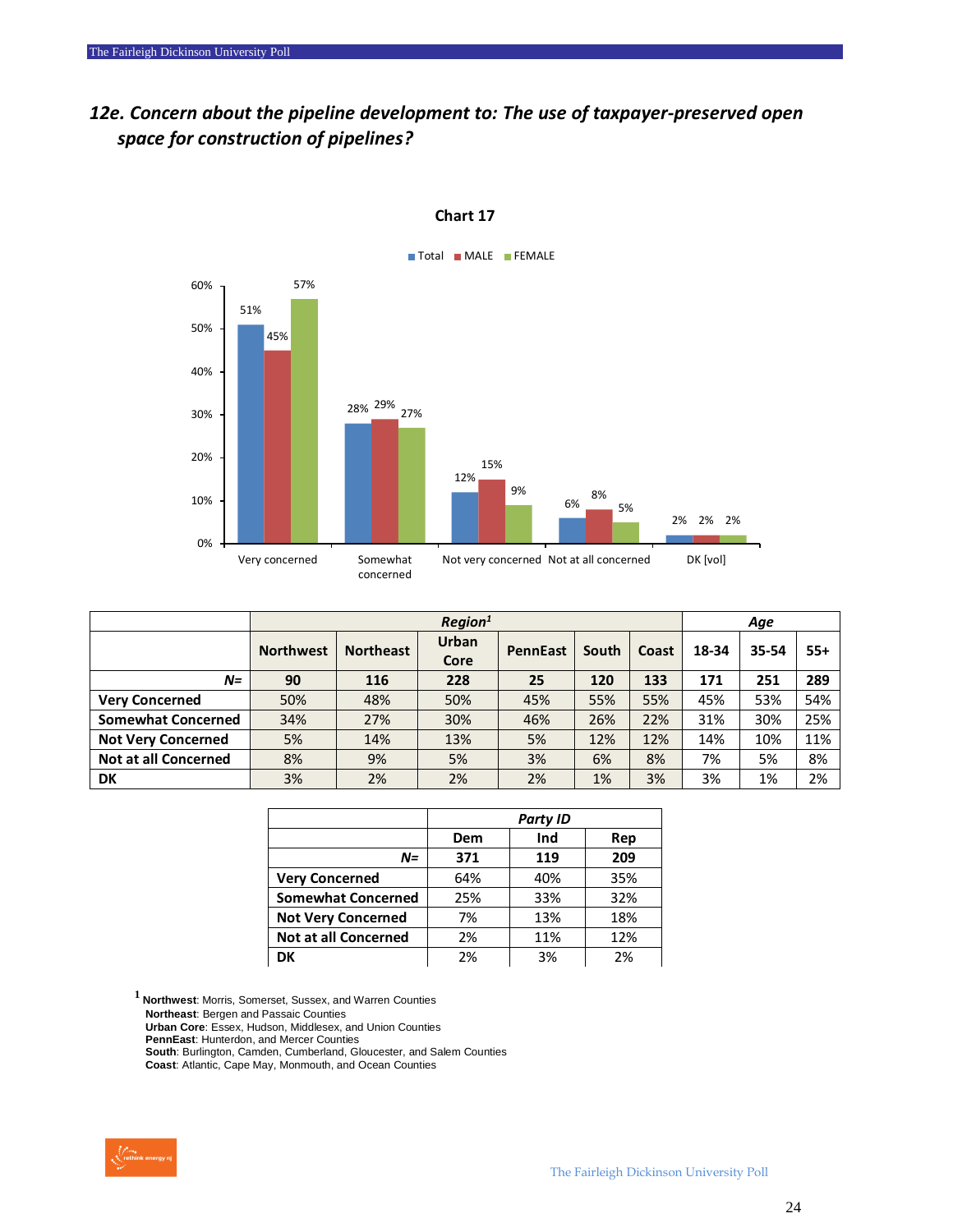#### *12f. Concern about the pipeline development to: Greenhouse gas emissions that contribute to climate change?*

![](_page_24_Figure_2.jpeg)

#### **Chart 18**

|                             |                  | Region <sup>1</sup> |               |                 |       | Age   |       |       |       |
|-----------------------------|------------------|---------------------|---------------|-----------------|-------|-------|-------|-------|-------|
|                             | <b>Northwest</b> | <b>Northeast</b>    | Urban<br>Core | <b>PennEast</b> | South | Coast | 18-34 | 35-54 | $55+$ |
| $N =$                       | 90               | 116                 | 228           | 25              | 120   | 133   | 171   | 251   | 289   |
| <b>Very Concerned</b>       | 51%              | 49%                 | 61%           | 59%             | 52%   | 52%   | 61%   | 53%   | 52%   |
| <b>Somewhat Concerned</b>   | 27%              | 30%                 | 23%           | 29%             | 29%   | 29%   | 25%   | 29%   | 27%   |
| <b>Not Very Concerned</b>   | 14%              | 11%                 | 10%           | 0%              | 11%   | 8%    | 6%    | 12%   | 11%   |
| <b>Not at all Concerned</b> | 8%               | 9%                  | 4%            | 4%              | 8%    | 10%   | 5%    | 6%    | 10%   |
| DK                          | 1%               | 1%                  | 2%            | 7%              | 0%    | 2%    | 4%    | 1%    | 1%    |

|                             | <b>Party ID</b> |     |     |  |  |
|-----------------------------|-----------------|-----|-----|--|--|
|                             | Dem             | Ind | Rep |  |  |
| N=                          | 371             | 119 | 209 |  |  |
| <b>Very Concerned</b>       | 71%             | 49% | 28% |  |  |
| <b>Somewhat Concerned</b>   | 21%             | 29% | 36% |  |  |
| <b>Not Very Concerned</b>   | 4%              | 12% | 21% |  |  |
| <b>Not at all Concerned</b> | 3%              | 8%  | 14% |  |  |
| DK                          | 2%              | 3%  | 1%  |  |  |

**<sup>1</sup>Northwest**: Morris, Somerset, Sussex, and Warren Counties

**Northeast**: Bergen and Passaic Counties

**Urban Core**: Essex, Hudson, Middlesex, and Union Counties

**PennEast**: Hunterdon, and Mercer Counties

**South**: Burlington, Camden, Cumberland, Gloucester, and Salem Counties

![](_page_24_Picture_12.jpeg)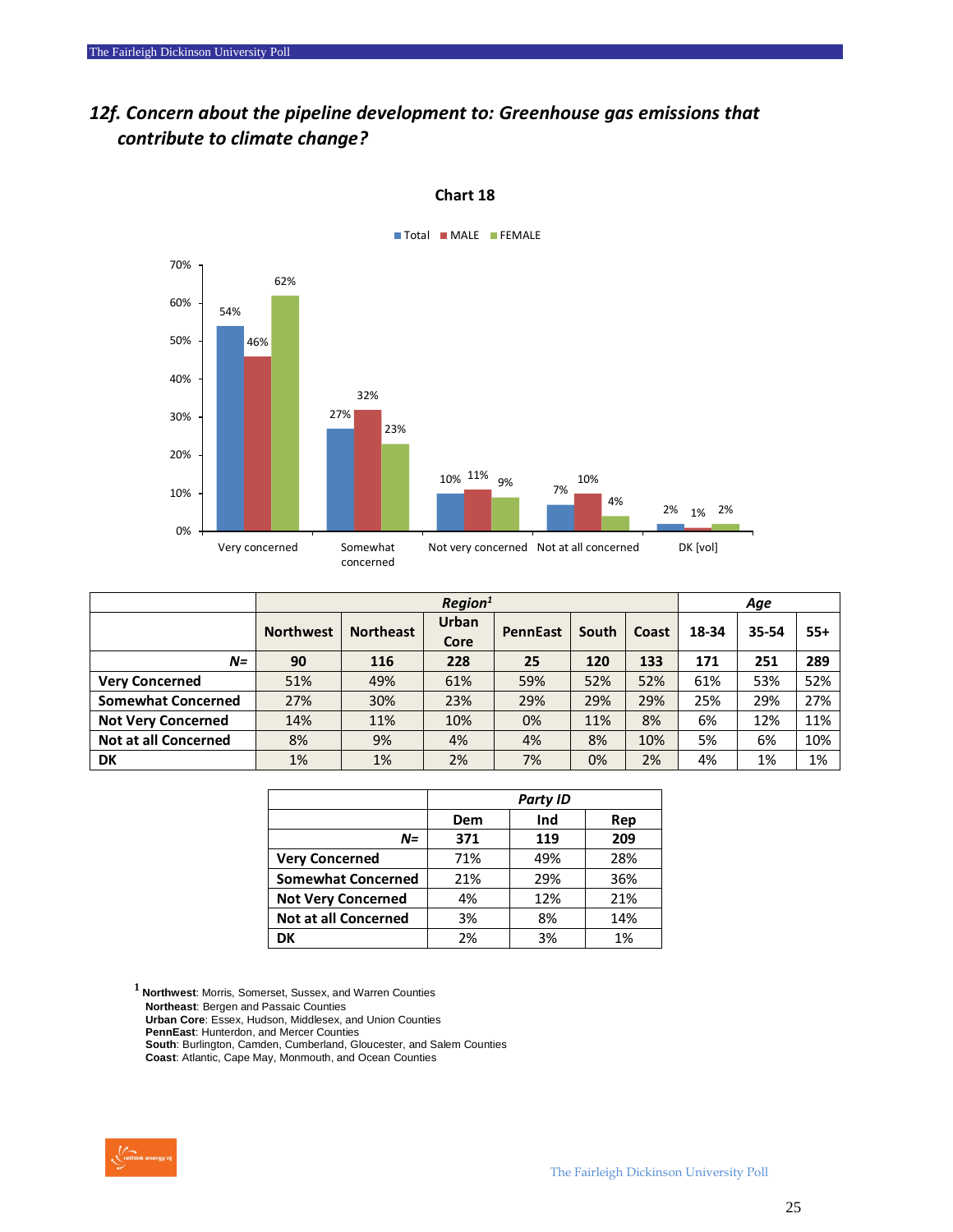#### *Q13. If you had to choose from the following statements, which comes closest to your view?*

**The use of natural gas is important in keeping energy costs low as we transition to renewable energy like wind and solar OR Natural gas is a major source of greenhouse gas emissions and we must rapidly move to truly clean sources of energy like wind and solar.**

Overall, more than half (53%) believe New Jersey should move to clean energy, with 41 percent favoring the continuation of natural gas. Men (49%) are more likely than women (34%) to want to continue with natural gas. Older voters (55+) prefer to continue with natural gas (51%), as compared with less support for this possibility among younger voters. Democrats and Republicans differ on their attitudes toward the use of natural gas. More Democrats prefer a transition from natural gas (66%) over maintaining its use (29%). Republicans would prefer to keep natural gas rather than transition to renewables (65%, 38%, respectively).

![](_page_25_Figure_4.jpeg)

| Chart 19 |  |
|----------|--|
|----------|--|

|                         | Region <sup>1</sup> |                  |                      |                 |       | Age   |       |       |       |
|-------------------------|---------------------|------------------|----------------------|-----------------|-------|-------|-------|-------|-------|
|                         | <b>Northwest</b>    | <b>Northeast</b> | <b>Urban</b><br>Core | <b>PennEast</b> | South | Coast | 18-34 | 35-54 | $55+$ |
| $N=$                    | 90                  | 116              | 228                  | 25              | 120   | 133   | 171   | 251   | 289   |
| <b>Keep Natural Gas</b> | 39%                 | 45%              | 35%                  | 45%             | 41%   | 49%   | 31%   | 37%   | 51%   |
| <b>Transition from</b>  | 54%                 | 47%              | 59%                  | 55%             | 56%   | 43%   | 64%   | 55%   | 44%   |
| <b>Natural Gas</b>      |                     |                  |                      |                 |       |       |       |       |       |
| DK                      | 3%                  | 5%               | 6%                   | 0%              | 2%    | 7%    | 5%    | 5%    | 4%    |

**<sup>1</sup>Northwest**: Morris, Somerset, Sussex, and Warren Counties

**Northeast**: Bergen and Passaic Counties

**Urban Core**: Essex, Hudson, Middlesex, and Union Counties

**PennEast**: Hunterdon, and Mercer Counties

**South**: Burlington, Camden, Cumberland, Gloucester, and Salem Counties **Coast**: Atlantic, Cape May, Monmouth, and Ocean Counties

![](_page_25_Picture_12.jpeg)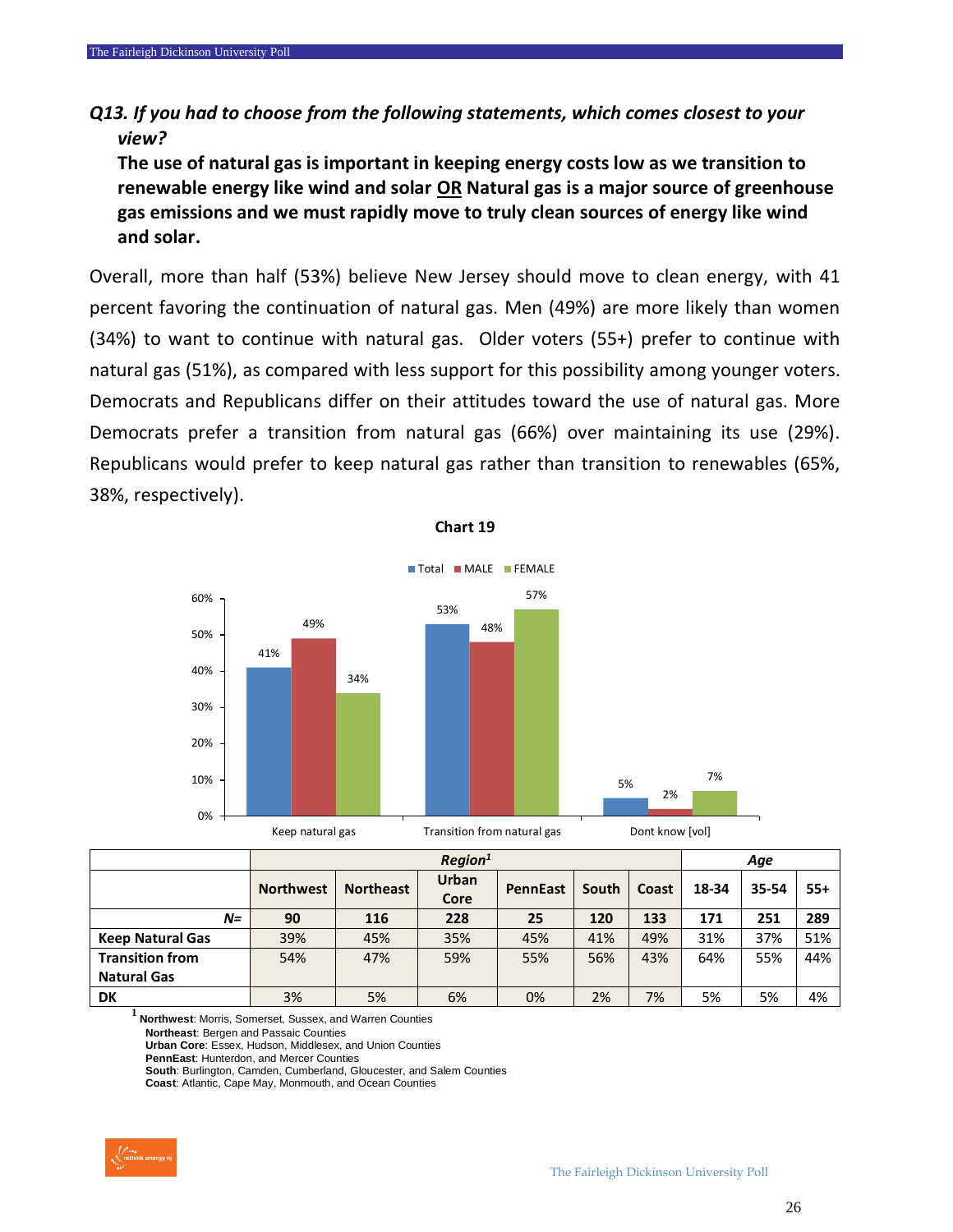|                                    | <b>Party ID</b> |     |     |  |
|------------------------------------|-----------------|-----|-----|--|
|                                    | Dem             | Ind | Rep |  |
| $N =$                              | 371             | 119 | 209 |  |
| <b>Keep Natural Gas</b>            | 29%             | 39% | 65% |  |
| <b>Transition from Natural Gas</b> | 66%             | 56% | 28% |  |
| DK                                 | 4%              | 3%  | 5%  |  |

![](_page_26_Picture_2.jpeg)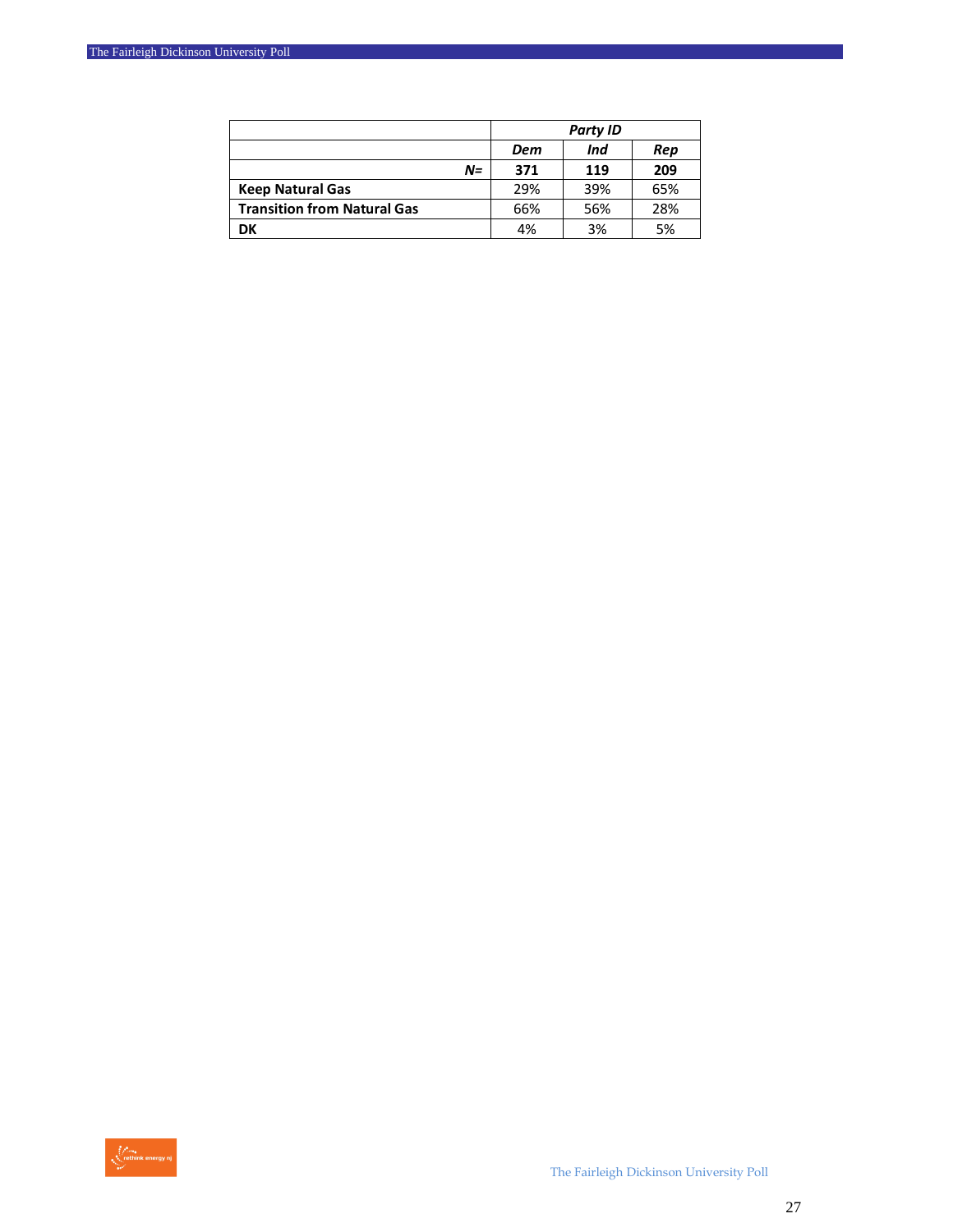#### *Q14. If you had to choose from the following statements, which comes closest to your view?*

**To recover from the economic damage resulting from COVID-19, NJ should invest in renewable energy projects like wind and solar that will create jobs, improve our health by reducing polluting, and ultimately save consumers money OR To recover from the economic damage resulting from COVID-19, NJ should move forward with gas pipeline projects that will create local jobs while ensuring a reliable supply of inexpensive natural gas to consumers and businesses.**

Overall, by a 2 to 1 margin, New Jerseyans prefer job creation through renewable energy sources than through pipelines (62%, 30%, respectively) to help recover from COVID-19 economic damage. More women (69%) than men (55%) prefer creating jobs through renewable energy sources. While 50 percent of Republicans agree that jobs through renewables is better, they still lag behind Democrats (69%) or independents (64%).

![](_page_27_Figure_4.jpeg)

**Chart 20**

|                                |                  | Region <sup>1</sup> |                      |                 |       |       |       | Age   |       |  |
|--------------------------------|------------------|---------------------|----------------------|-----------------|-------|-------|-------|-------|-------|--|
|                                | <b>Northwest</b> | <b>Northeast</b>    | <b>Urban</b><br>Core | <b>PennEast</b> | South | Coast | 18-34 | 35-54 | $55+$ |  |
| $N=$                           | 90               | 116                 | 228                  | 25              | 120   | 133   | 171   | 251   | 289   |  |
| <b>Jobs through Pipelines</b>  | 30%              | 32%                 | 26%                  | 42%             | 34%   | 32%   | 26%   | 34%   | 31%   |  |
| <b>Jobs through Renewables</b> | 54%              | 63%                 | 64%                  | 58%             | 65%   | 62%   | 64%   | 60%   | 63%   |  |
| <b>DK</b>                      | 13%              | 2%                  | 9%                   | 0%              | 1%    | 5%    | 11%   | 4%    | 5%    |  |

**<sup>1</sup>Northwest**: Morris, Somerset, Sussex, and Warren Counties **Northeast**: Bergen and Passaic Counties **Urban Core**: Essex, Hudson, Middlesex, and Union Counties **PennEast**: Hunterdon, and Mercer Counties

**South**: Burlington, Camden, Cumberland, Gloucester, and Salem Counties

![](_page_27_Picture_10.jpeg)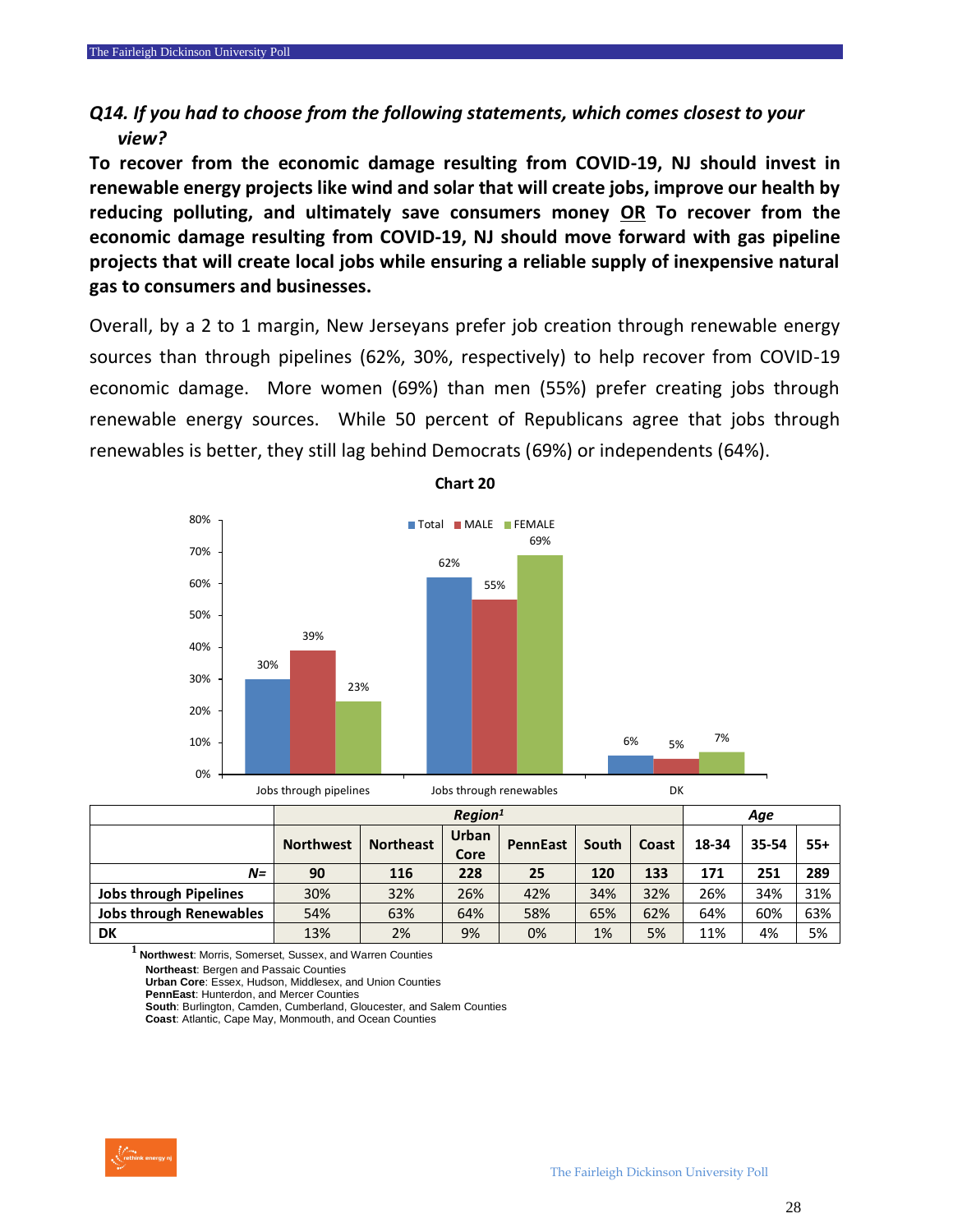|                                | Party ID          |     |     |
|--------------------------------|-------------------|-----|-----|
|                                | Ind<br>Rep<br>Dem |     |     |
| $N =$                          | 371               | 119 | 209 |
| <b>Jobs through Pipelines</b>  | 26%               | 26% | 41% |
| <b>Jobs through Renewables</b> | 69%               | 64% | 50% |
| DK                             | 4%                | 10% | 6%  |

![](_page_28_Picture_2.jpeg)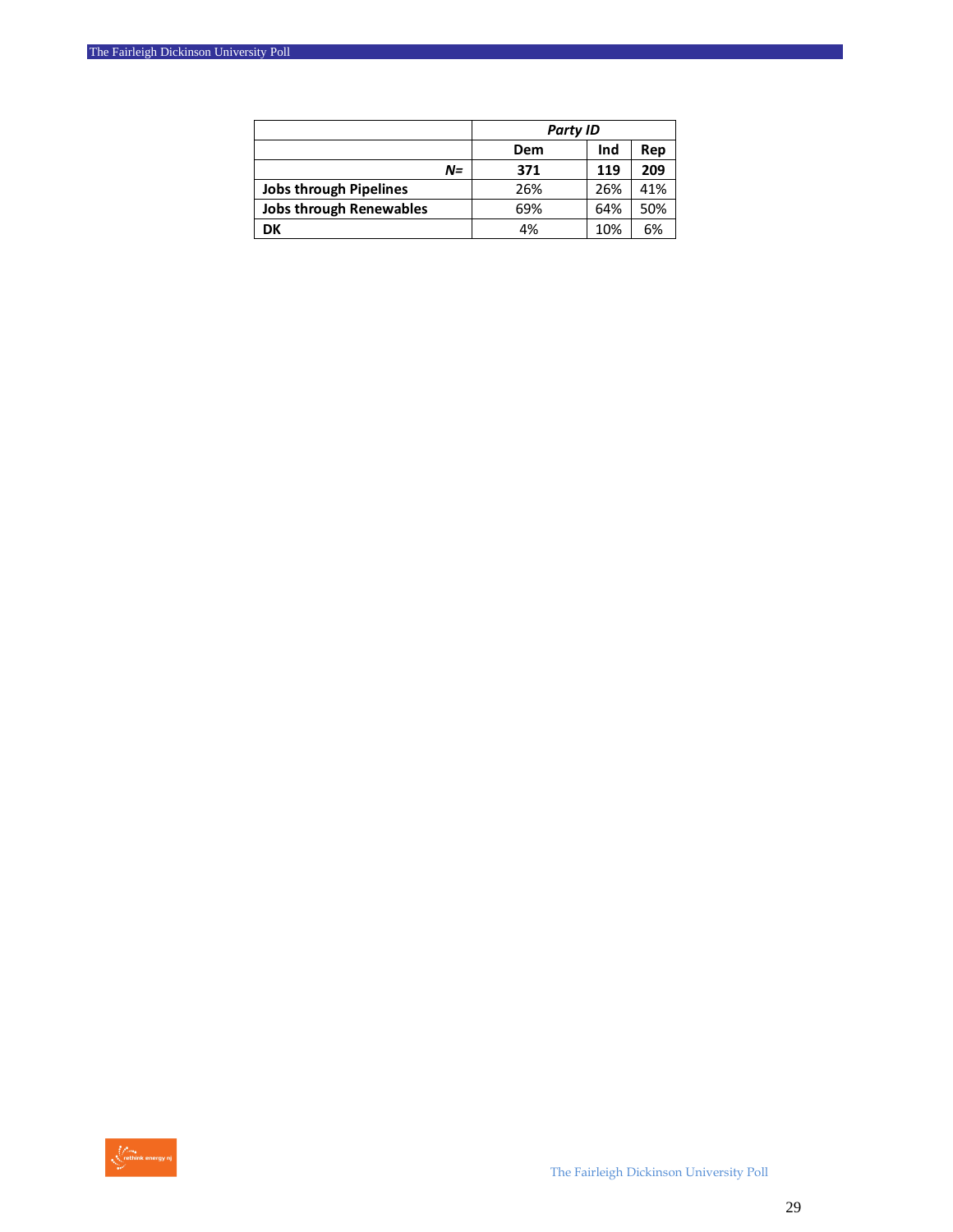#### *Q15. If you had to choose from the following statements, which comes closest to your view?*

**In order to develop more solar energy, the state should use places like farms and forests for solar panel installations OR In order to develop more solar energy, the state should use parking lots, landfills, rooftops and avoid forests and our best farmland.**

Overall, 3 in 4 (76%) believe it is better to develop solar energy on land in marginal areas while avoiding farm land. This strong preference is true across all demographics, with no group falling below 70 percent who chose this option.

![](_page_29_Figure_4.jpeg)

**Chart 21**

|                           | oschums unu iorcsus |                  |                   | <b>UJC IIIUI KIIIUI IUIIUJ</b> |       |       | יש    |       |       |
|---------------------------|---------------------|------------------|-------------------|--------------------------------|-------|-------|-------|-------|-------|
|                           | $\textit{Region}^1$ |                  |                   |                                |       |       | Aqe   |       |       |
|                           | <b>Northwest</b>    | <b>Northeast</b> | <b>Urban Core</b> | <b>PennEast</b>                | South | Coast | 18-34 | 35-54 | $55+$ |
| $N =$                     | 90                  | 116              | 228               | 25                             | 120   | 133   | 171   | 251   | 289   |
| Use Farms & Forests       | 15%                 | 18%              | 16%               | 17%                            | 20%   | 17%   | 26%   | 14%   | 14%   |
| <b>Use Marginal Lands</b> | 72%                 | 71%              | 79%               | 78%                            | 77%   | 76%   | 70%   | 81%   | 76%   |
| DK                        | 10%                 | 8%               | 4%                | 3%                             | 3%    | 6%    | 4%    | 3%    | 9%    |

|                           | <b>Party ID</b> |     |     |  |  |
|---------------------------|-----------------|-----|-----|--|--|
|                           | Dem             | Ind | Rep |  |  |
| N=                        | 371             | 119 | 209 |  |  |
| Use Farms & Forests       | 16%             | 21% | 17% |  |  |
| <b>Use Marginal Lands</b> | 79%             | 71% | 74% |  |  |
| DK                        | 4%              | 8%  | 7%  |  |  |

![](_page_29_Picture_8.jpeg)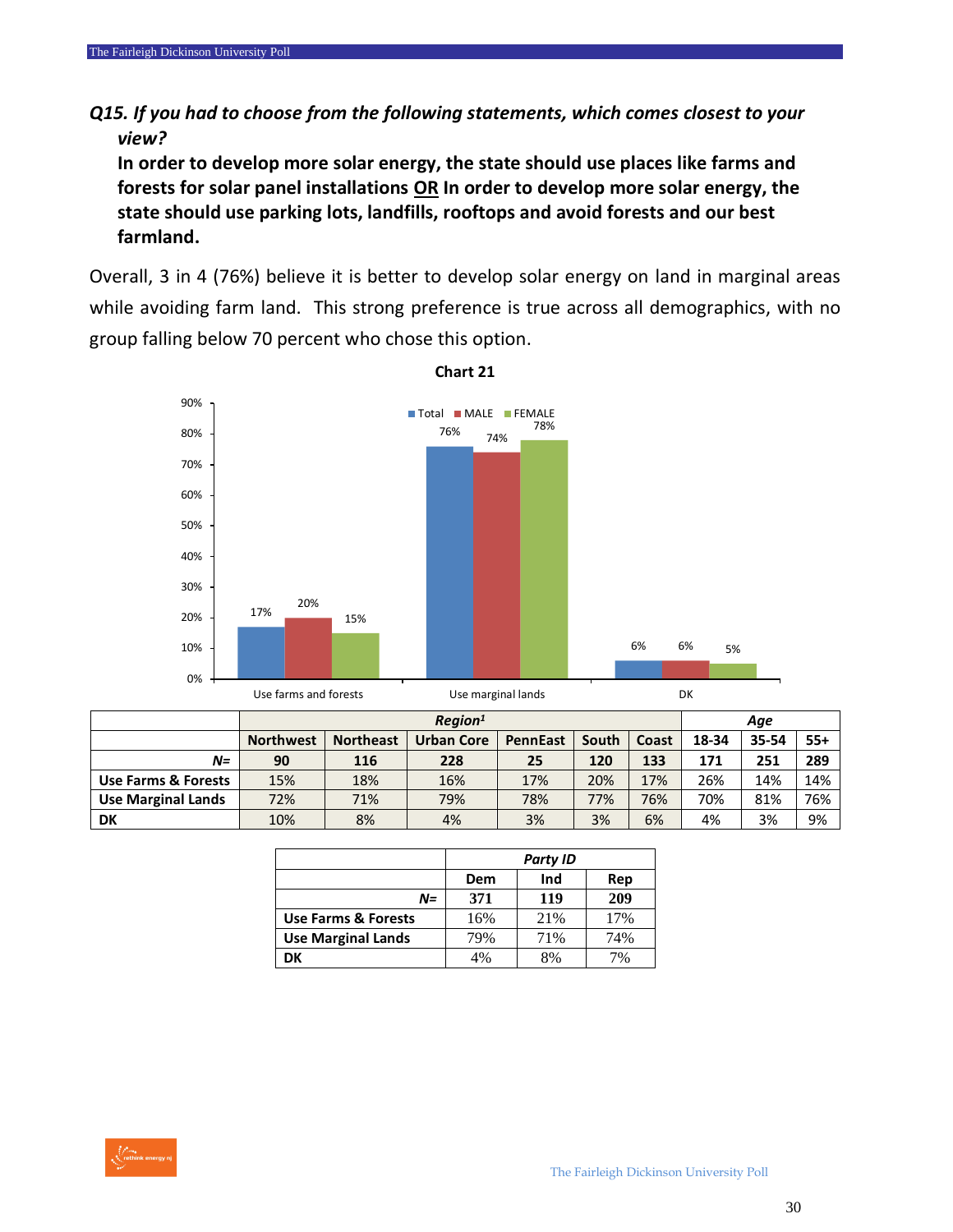#### **III. Sample Characteristics**

#### *Gender*

| Male   | 47% |
|--------|-----|
| Female | 53% |

#### *Age*

| 18-34   | 24% |
|---------|-----|
| 35-54   | 35% |
| 55+     | 41% |
| Refused | 1%  |

#### *Party ID*

| Democrat    | 53% |
|-------------|-----|
| Republican  | 30% |
| Independent | 17% |

#### *Region<sup>1</sup>*

| <b>Northwest</b>  | 13% |
|-------------------|-----|
| <b>Northeast</b>  | 16% |
| <b>Urban Core</b> | 32% |
| PennEast          | 4%  |
| South             | 17% |
| Coast             | 19% |

**<sup>1</sup>Northwest**: Morris, Somerset, Sussex, and Warren Counties **Northeast**: Bergen and Passaic Counties **Urban Core**: Essex, Hudson, Middlesex, and Union Counties **PennEast**: Hunterdon, and Mercer Counties **South**: Burlington, Camden, Cumberland, Gloucester, and Salem Counties **Coast**: Atlantic, Cape May, Monmouth, and Ocean Counties

![](_page_30_Picture_11.jpeg)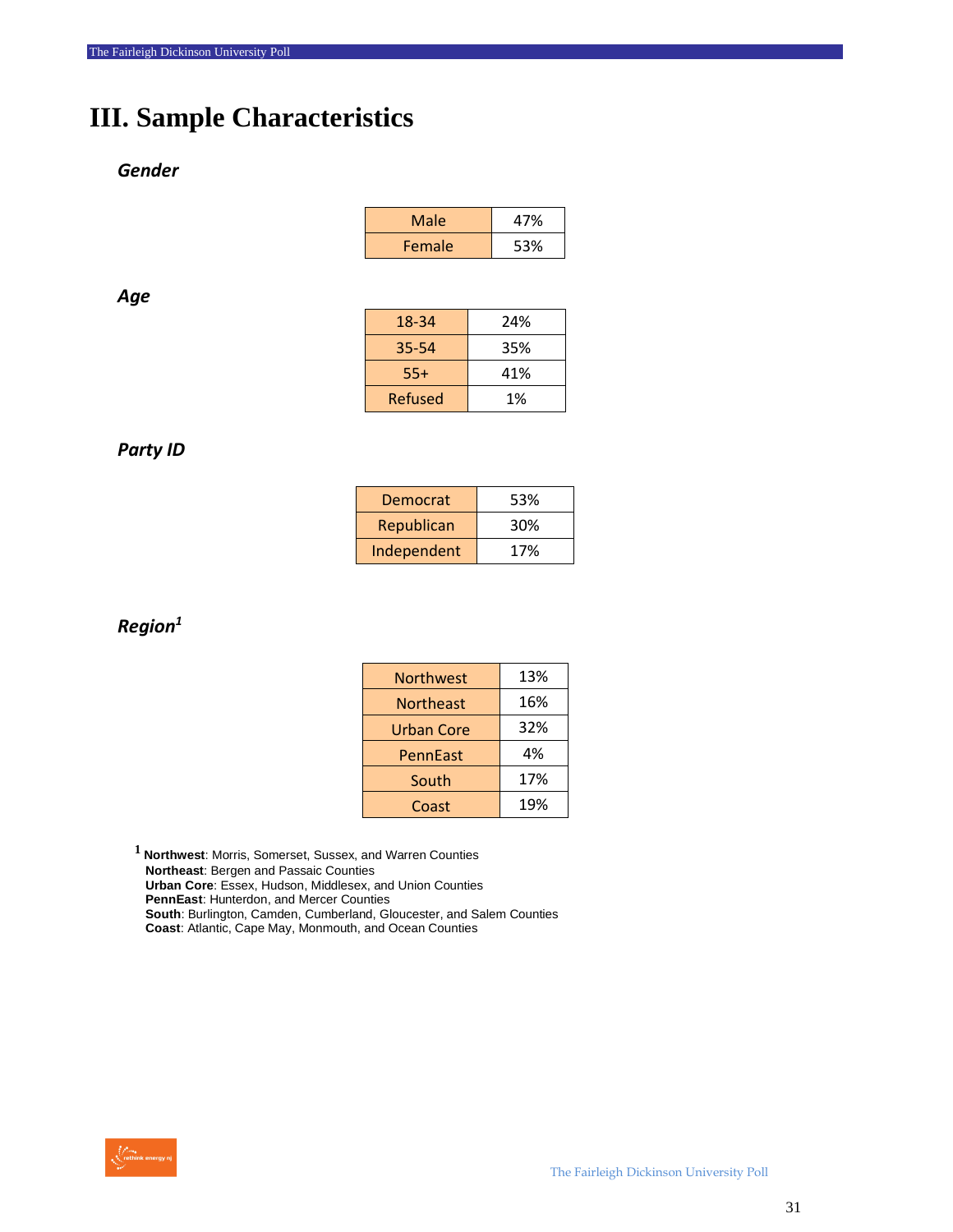#### *Education*

| Some HS                           | 2%  |
|-----------------------------------|-----|
| High school                       | 26% |
| Some college or Community college | 27% |
| Graduated from a 4 year college   | 25% |
| Graduate school                   | 20% |

#### *Employment*

| <b>Full-time</b>              | 51% |
|-------------------------------|-----|
| Part-time                     | 11% |
| Retired                       | 23% |
| Not employed outside the home | 16% |

#### *Ethnicity*

| White            | 62% |
|------------------|-----|
| African American | 10% |
| Hispanic/Latino  | 17% |
| Asian            | 7%  |
| Other/Refused    | 11% |

*Interview Completed Via:*

| Land-line phone | 30% |
|-----------------|-----|
| Cell phone      | 70% |

![](_page_31_Picture_9.jpeg)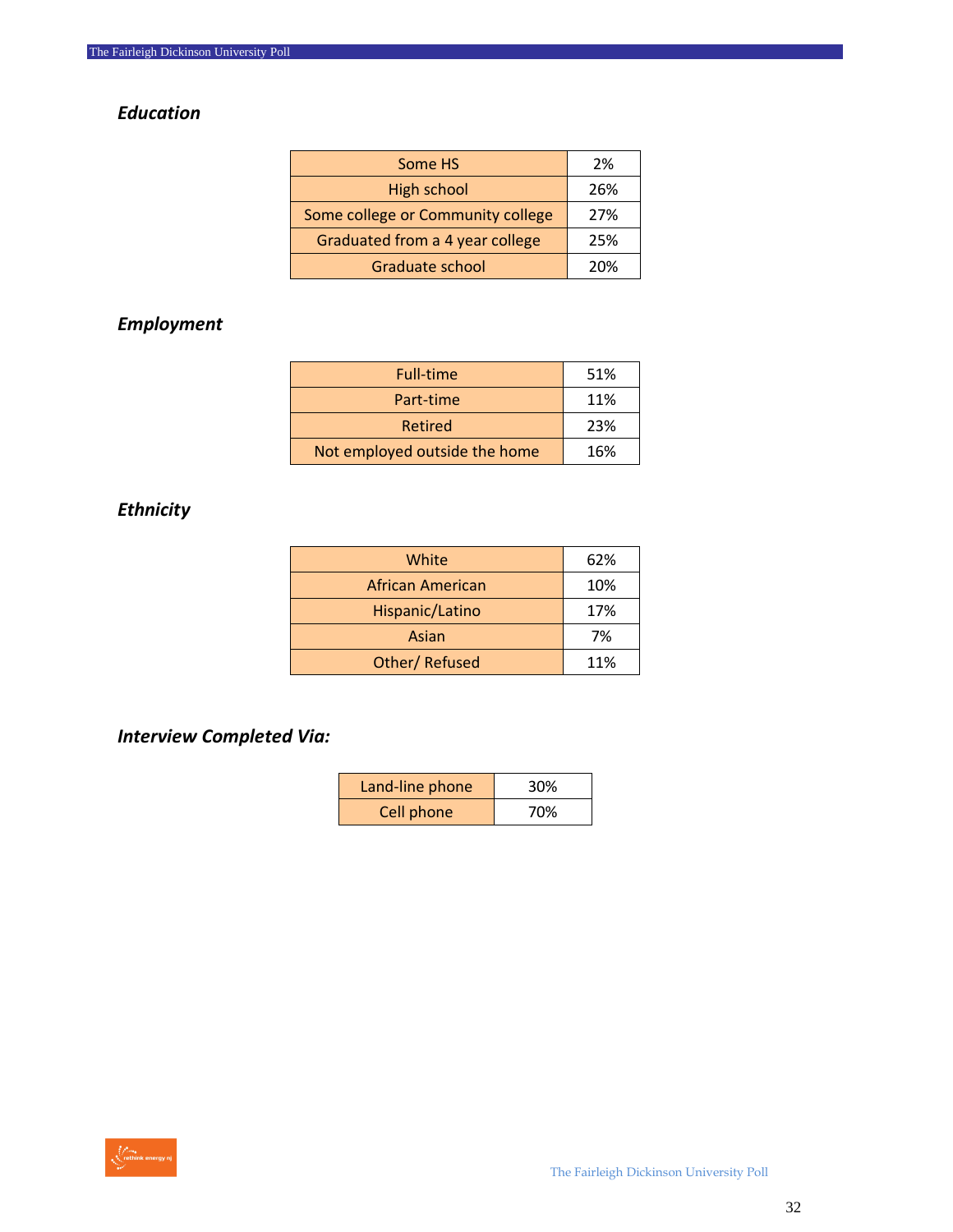# APPENDIX A

# Questionnaire

![](_page_32_Picture_3.jpeg)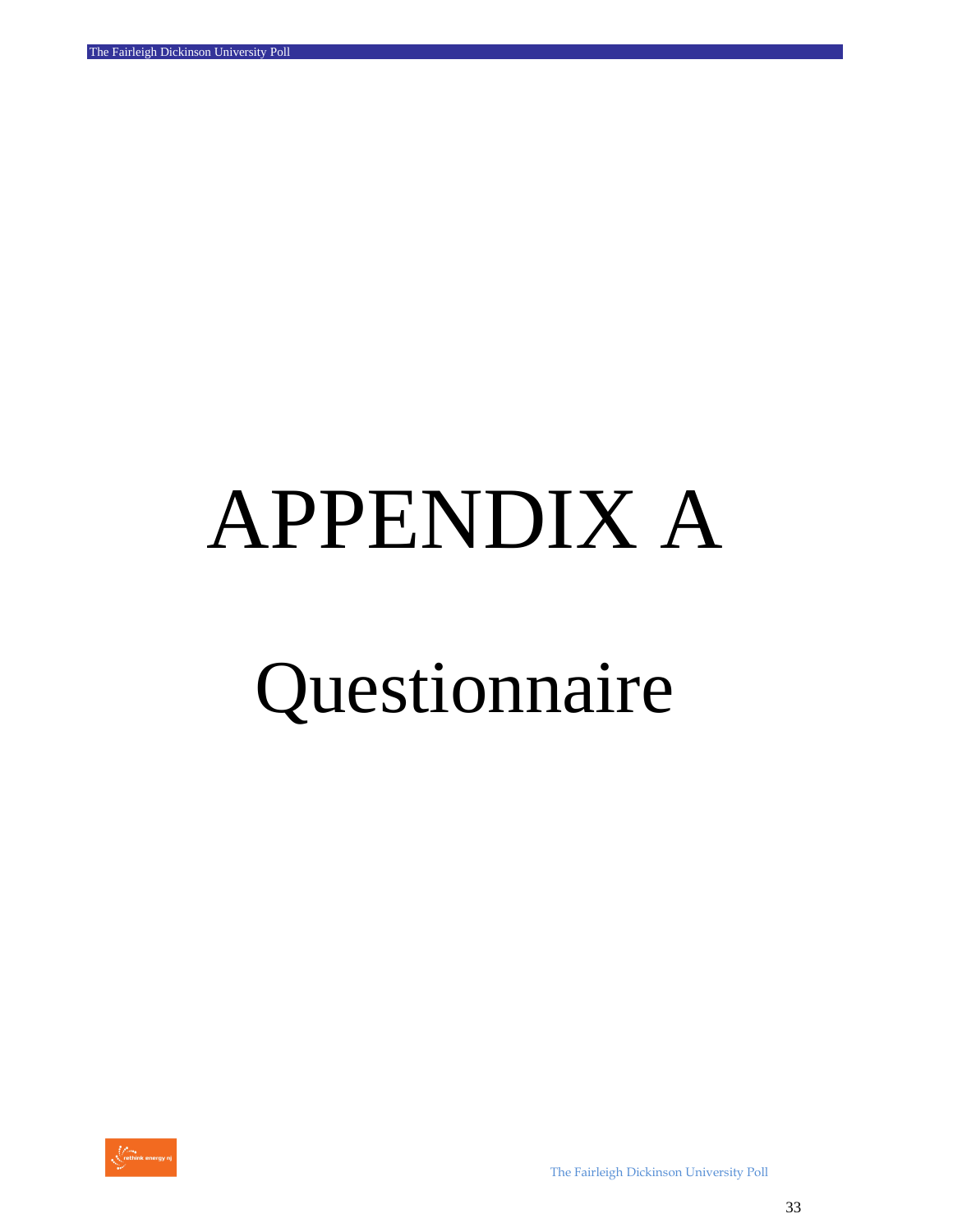#### **ReThink Energy NJ Survey**

#### Q3 And what county do you currently live in?

#### **[Choose from list of NJ Counties]**

**IF NOT NEW JERSEY BASED ON COUNTY, TERMINATE:** Thank you, we are only talking to New Jersey residents today.

#### **[CODE GENDER BY OBSERVATION]**

- Q4 Respondent Gender
	- Male
	- Female

NJC1 Which source do you think is most important to New Jersey's energy future?

- Solar
- Wind
- Natural gas
- Oil
- Nuclear
- Coal
- Other (vol) [specify]
- DK (vol)
- Refused (vol)

NJC2 Which of the following, if any, do you believe are clean energy sources? (**Read List and rotate order) [Check all that apply]** 

- Solar
- Wind
- Natural gas
- Oil
- Nuclear
- Coal
- Don't know (vol)
- Refused (vol)

NJC3 How important, if at all, do you believe investing in renewable energy sources, like wind and solar, is to the overall health of New Jersey?

- Very important
- Somewhat important
- Not very important

![](_page_33_Picture_32.jpeg)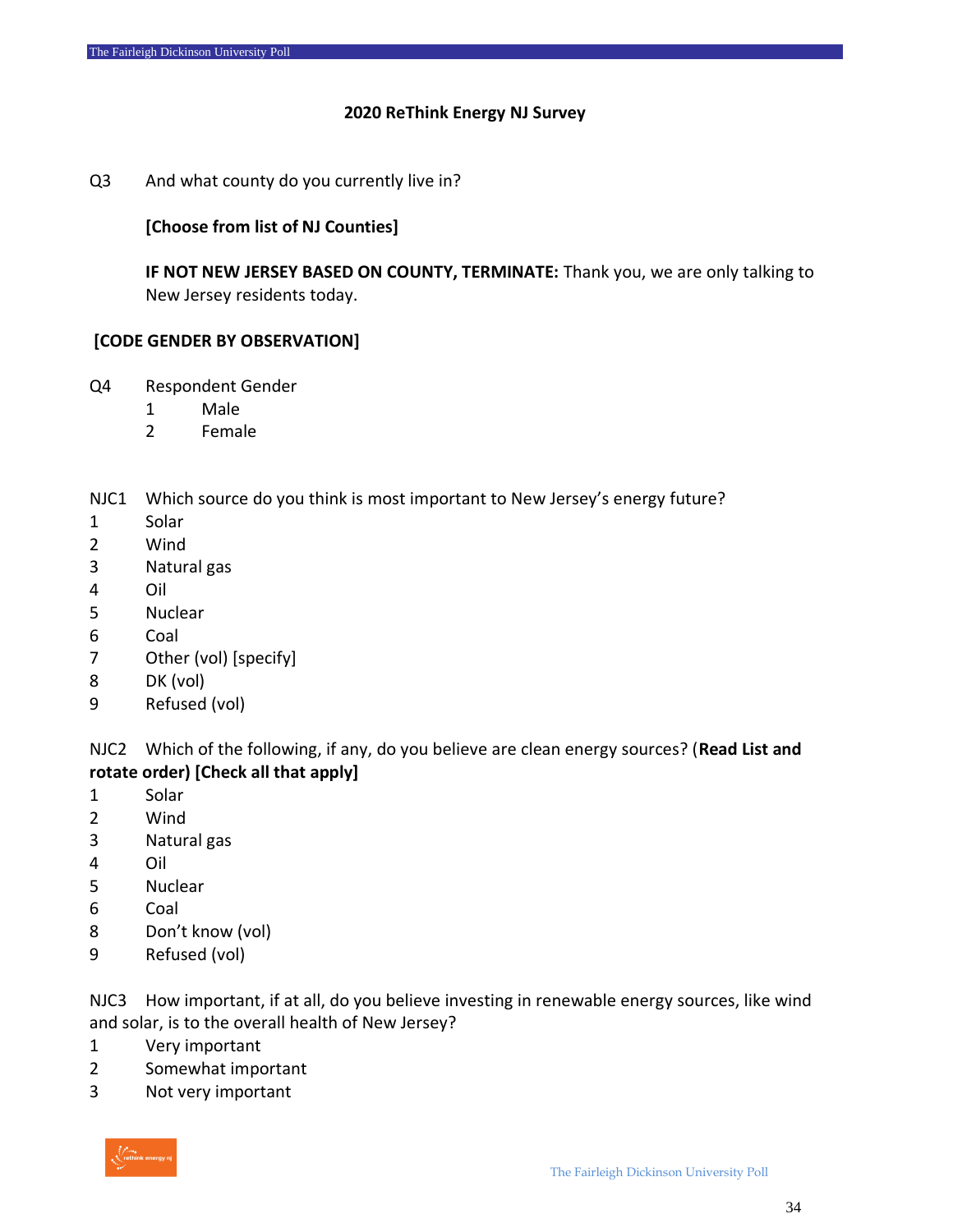- Not at all important
- Don't know (vol)
- Refused (vol)

NJC4 In order to meet New Jersey's energy needs, do you believe the state should invest more in renewable energy sources, like wind and solar, or more in fossil fuels, like oil and natural gas, through the construction of additional pipelines? (**Rotate**)

- Renewable sources
- Fossil fuels
- Don't know (vol)
- Refused (vol)

NJC5 The federal government has recently been pushing for greater fossil fuel development, like oil and gas. Do you agree or disagree [**rotate**] with this energy policy? Would that be…

- Strongly Agree
- Somewhat Agree
- Somewhat Disagree
- Strongly Disagree
- Don't know (vol)
- 9 Refused (vol)

NJC6 Does a political candidate's support for moving from fossil fuels to renewable energy like solar or wind make you [**Rotate more or less likely**] more likely or less likely to vote for them, or does their support for renewable energy make no difference to you?

- More likely
- Less likely
- Makes no difference
- DK (vol)
- Refused (vol)

NJC7 Do you favor or oppose [**rotate**] New Jersey's goal of achieving 100% clean energy by 2050? I would put this after Q8

- Favor
- Strongly Favor
- Oppose
- Strongly Oppose
- DK (vol)
- Refused (vol)

[RANDOMIZE NJC8 AND NJC9]

![](_page_34_Picture_30.jpeg)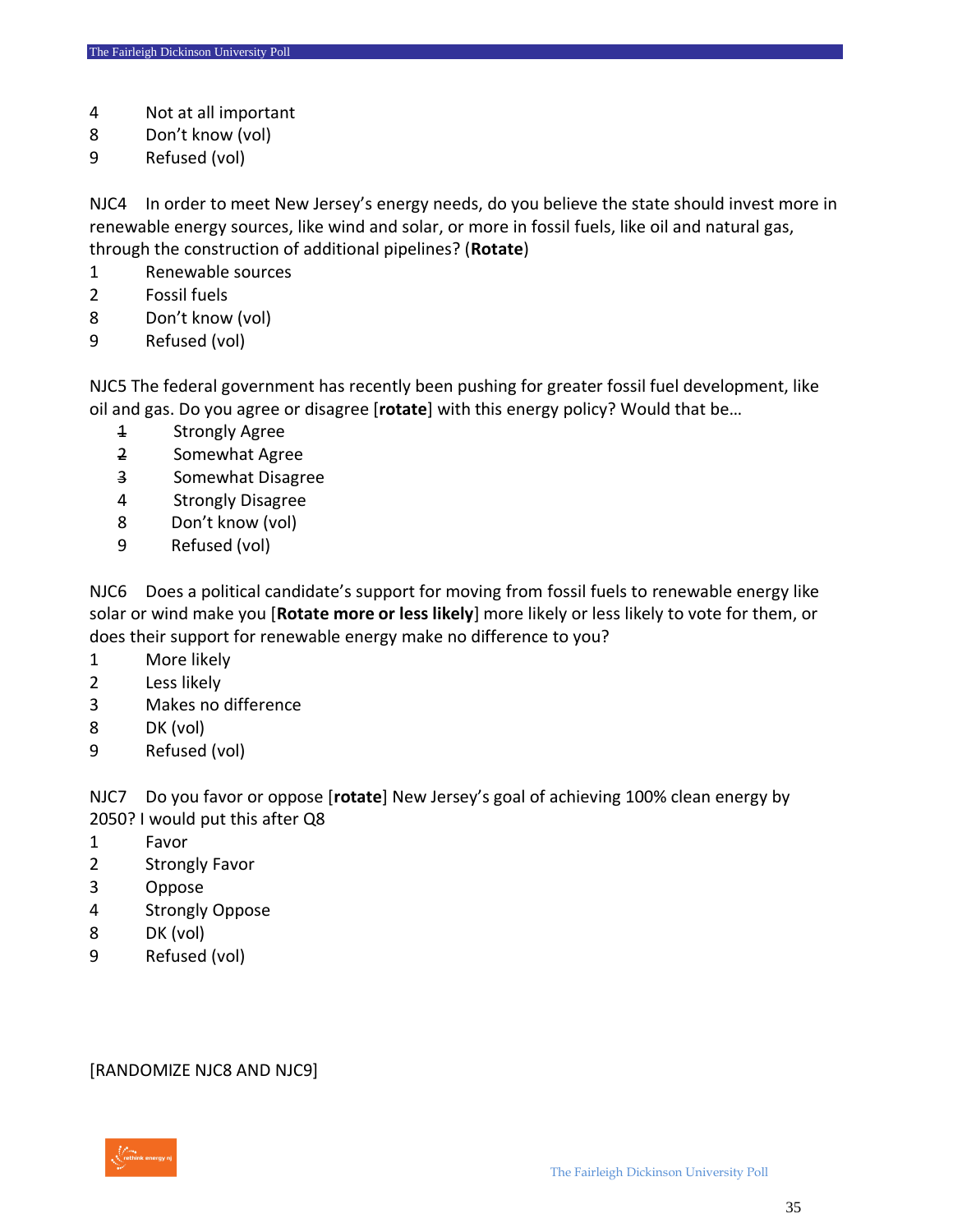NJC8 How do you rate the pace at which our state is working to reduce emissions that cause global warming? Would you say it is…

- Too slow,
- Too fast,
- just right
- DK (vol)
- Refused (vol)

NJC9 How would you describe your feelings toward the effects of climate change on New Jersey? Are you

- Very concerned
- Somewhat concerned
- Not very concerned
- Not at all concerned
- DK (vol)
- Refused (vol)

NJC10 Do you favor or oppose the development of wind energy off the coast of New Jersey?

- Favor
- Strongly Favor
- Oppose
- Strongly Oppose
- DK (vol)
- Refused (vol)

NJC11 There are several new natural gas pipelines proposed across the state. How concerned are you, if at all, about their potential environmental effect on New Jersey Are you…

- Very concerned
- Somewhat concerned
- Not very concerned
- Not at all concerned
- DK (vol)
- Refused (vol)

![](_page_35_Picture_28.jpeg)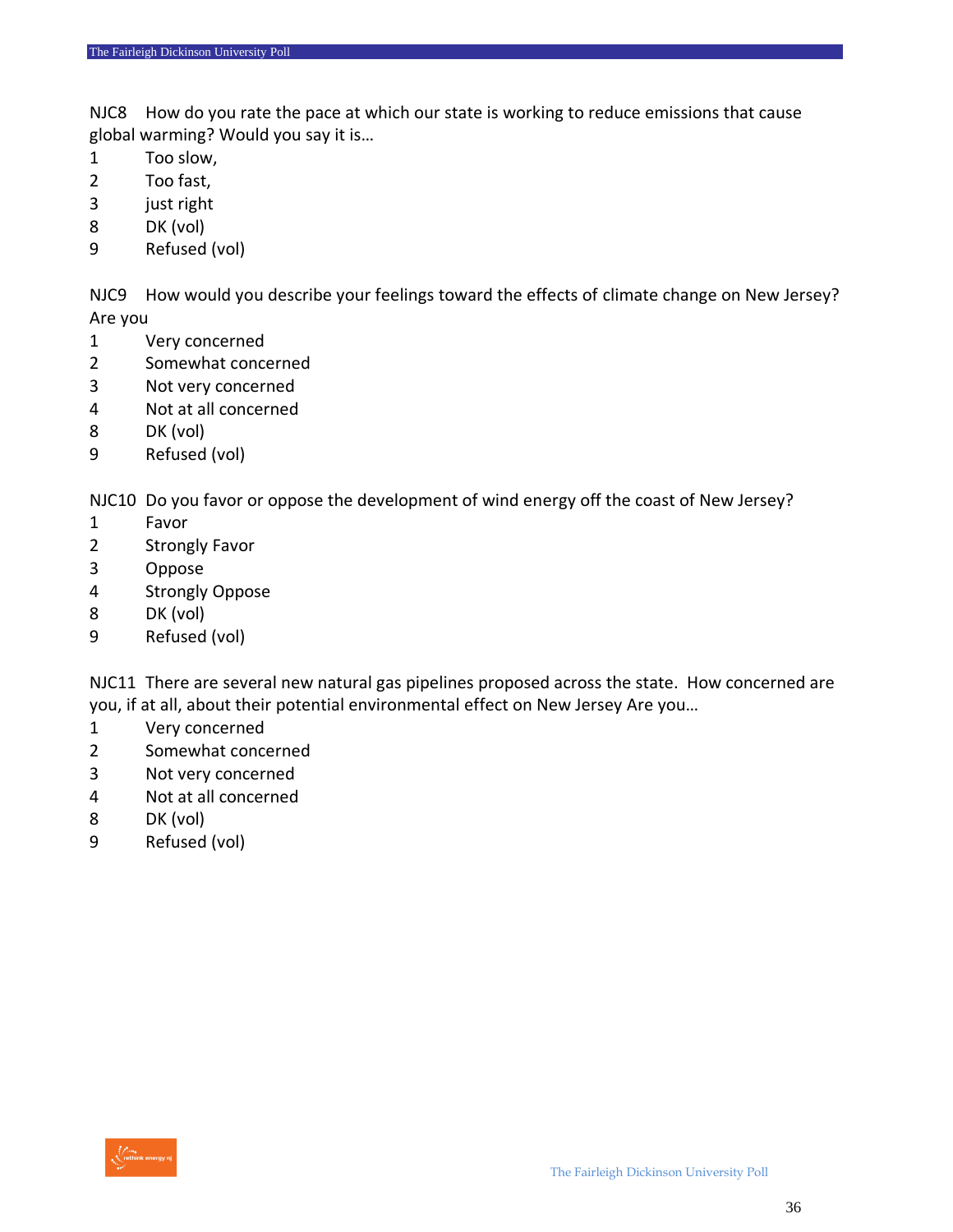NJC12 And, in general, how would you describe your feelings toward each of the following potential consequences of pipeline development in New Jersey? [**Rotate Q12A through Q12F**]

- NJC12A The risks to air and water quality
- NJC12B The impact to natural areas and wildlife habitats
- NJC12C The safety risks associated with ruptures, leaks, or explosions
- NJC12D The seizure of private property by big energy companies for gas pipeline projects.
- NJC12E The use of taxpayer-preserved open space for construction of pipelines

NJC12F Greenhouse gas emissions that contribute to climate change

- 1 Very concerned
- 2 Somewhat concerned
- 3 Not very concerned
- 4 Not at all concerned
- 8 DK (vol)
- 9 Refused (vol)

I'm going to read you some statements. Please tell me which one best describes what you believe, even if neither statement is perfect. [ROTATE ORDER OF RESPONSE OPTIONS]

Q13 The use of natural gas is important in keeping energy costs low as we transition to renewable energy like wind and solar OR Natural gas is a major source of greenhouse gas emissions and we must rapidly move to truly clean sources of energy like wind and solar

- 1 Keep natural gas
- 2 Transition from natural gas
- 8 Don't know (vol)
- 9 Refused (vol)

Q14. To recover from the economic damage resulting from COVID-19, NJ should invest in renewable energy projects like wind and solar that will create jobs, improve our health by reducing polluting, and ultimately save consumers money OR To recover from the economic damage resulting from COVID-19, NJ should move forward with gas pipeline projects that will create local jobs while ensuring a reliable supply of inexpensive natural gas to consumers and businesses.

- 1 Jobs through pipelines
- 2 Jobs through renewables
- 8 Don't know (vol)
- 9 Refused (vol)

Q15. In order to develop more solar energy, the state should use places like farms and forests for solar panel installations OR In order to develop more solar energy, the state should use parking lots, landfills, rooftops and avoid forests and our best farmland

- 1 Use farms and forests
- 2 Use marginal lands
- 8 Don't know (vol)
- 9 Refused (vol

![](_page_36_Picture_30.jpeg)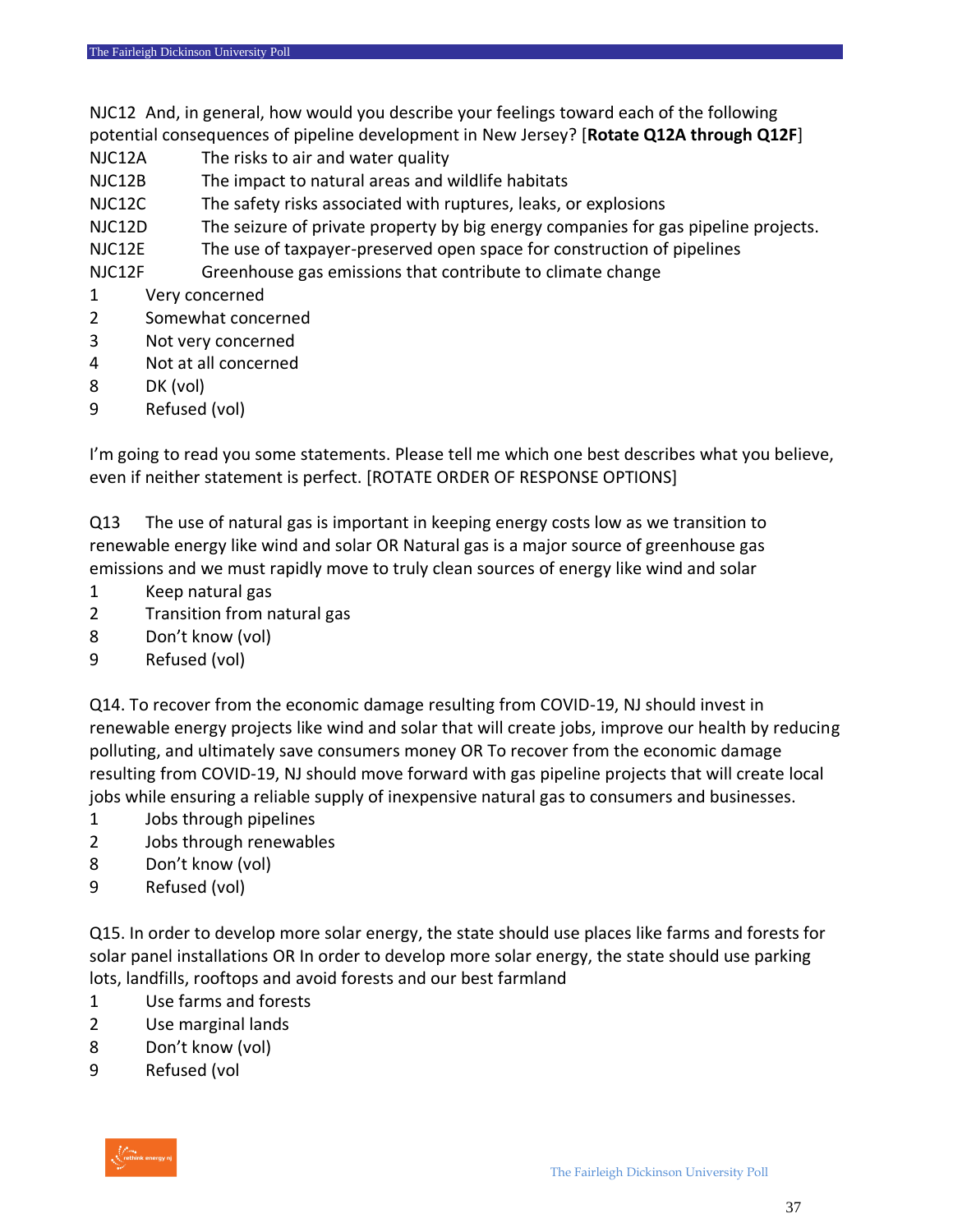Finally, just some questions about yourself…

D1 Regardless of who you might vote for, do you consider yourself a….**ROTATE**… Democrat, a Republican, or an Independent?

- Democrat
- Republican
- Independent [**If Independent, ask D1b]**
- Other [DON'T READ]
- Don't Know [DON'T READ]
- Ref [DON'T READ]
- D1b Which way do you lean?
- Democrat
- Republican
- Neither
- DK (Vol)

D2. And what's the highest level of education you've completed so far…**PROMPT UNTIL** 

#### **ANSWERED ?**

- Some high school
- High school
- Some college or graduated from a community college
- Graduated from a four-year college
- Graduate school
- DK (vol)
- Ref (vol)

D3 Are you currently employed full time, part time, or are you retired or not employed? outside the home?

- FT
- PT
- Retired
- Not employed outside the home
- DK (vol)
- Ref (vol)
- D4 To ensure we are reaching people of all ages, would you please tell me your age?

\_\_\_\_ (ENTER AGE: 98=98+, 99 = REFUSED)

#### **[IF Don't Know/REFUSED IN D4, ASK:]**

D5 Would you be willing to tell us whether it's between...?

![](_page_37_Picture_34.jpeg)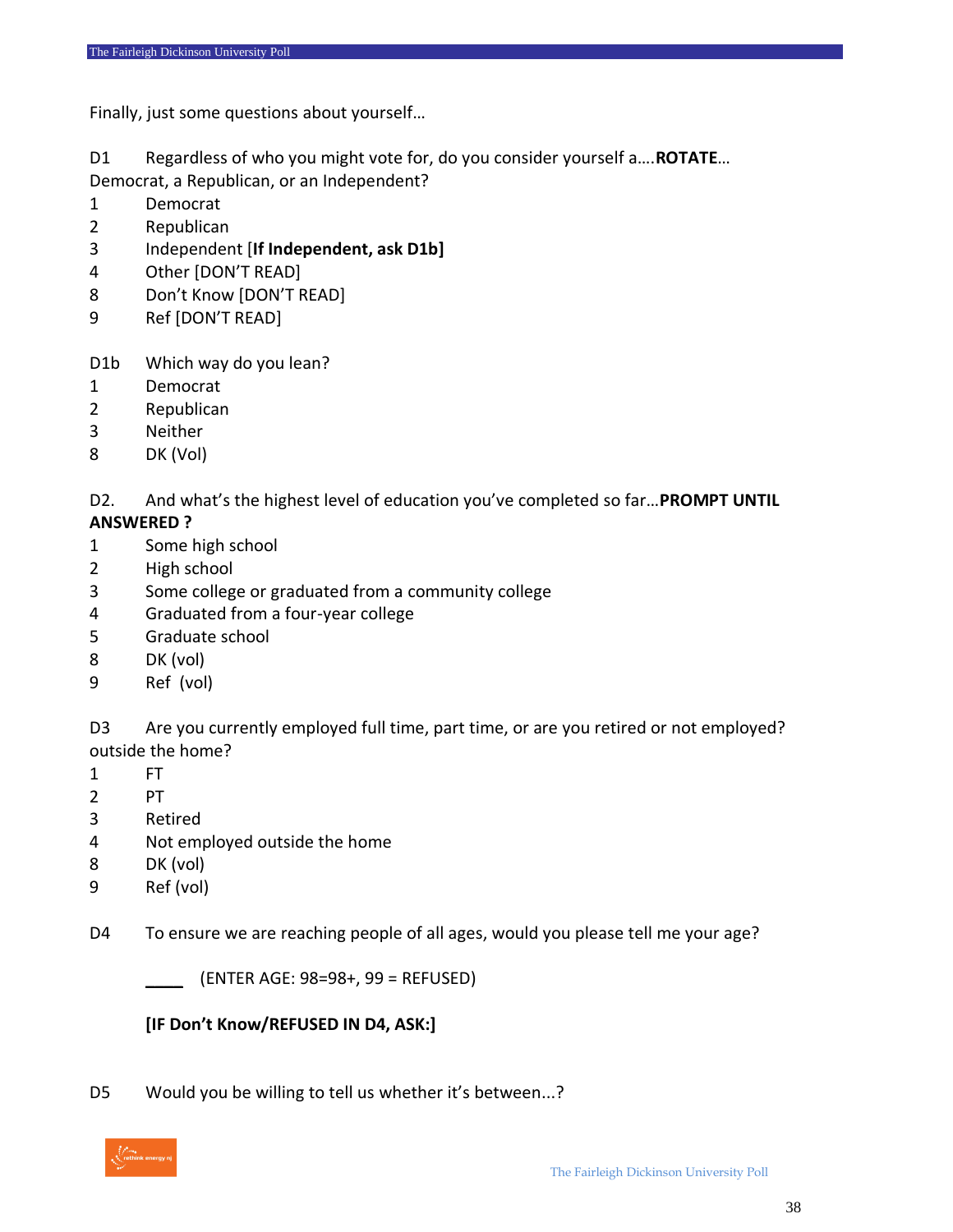- 1 18 20
- 21 24
- 25 29
- 30 34
- $35 44$
- $45 49$
- 7 50 54
- 8 55 64
- 65 OR OVER
- Refused (VOL)
- D6 Are you of Latino or Hispanic origin, such as Mexican, Puerto Rican, Cuban or some other Spanish background?
- Yes
- No
- DK (vol)
- Refused (vol)
- D7 Are you white, black or of Asian origin, or are you some other race, or multi-racial?
- White (includes Caucasian, European, Middle Eastern)
- Black (includes African American)
- Asian (includes Asian-Indian, South Asian, East Asian, Chinese, Japanese)
- Hispanic/Latino/a/Spanish (vol)
- 5 Other, specify:
- Multi-racial
- DK (vol)
- Refused (vol)

#### **[IF REACHED ON CELL PHONE ASK:]**

- C. Do you have any landline phones in your household, or do you only use cell phones?
- Landline in Household
- Only use Cell
- Refused

#### **[IF REACHED ON LANDLINE PHONE ASK:]**

- L1. Now thinking about your telephone use, do you have a working cell phone?
- Yes, have cell phone
- No, do not
- Don't know
- Refused

![](_page_38_Picture_36.jpeg)